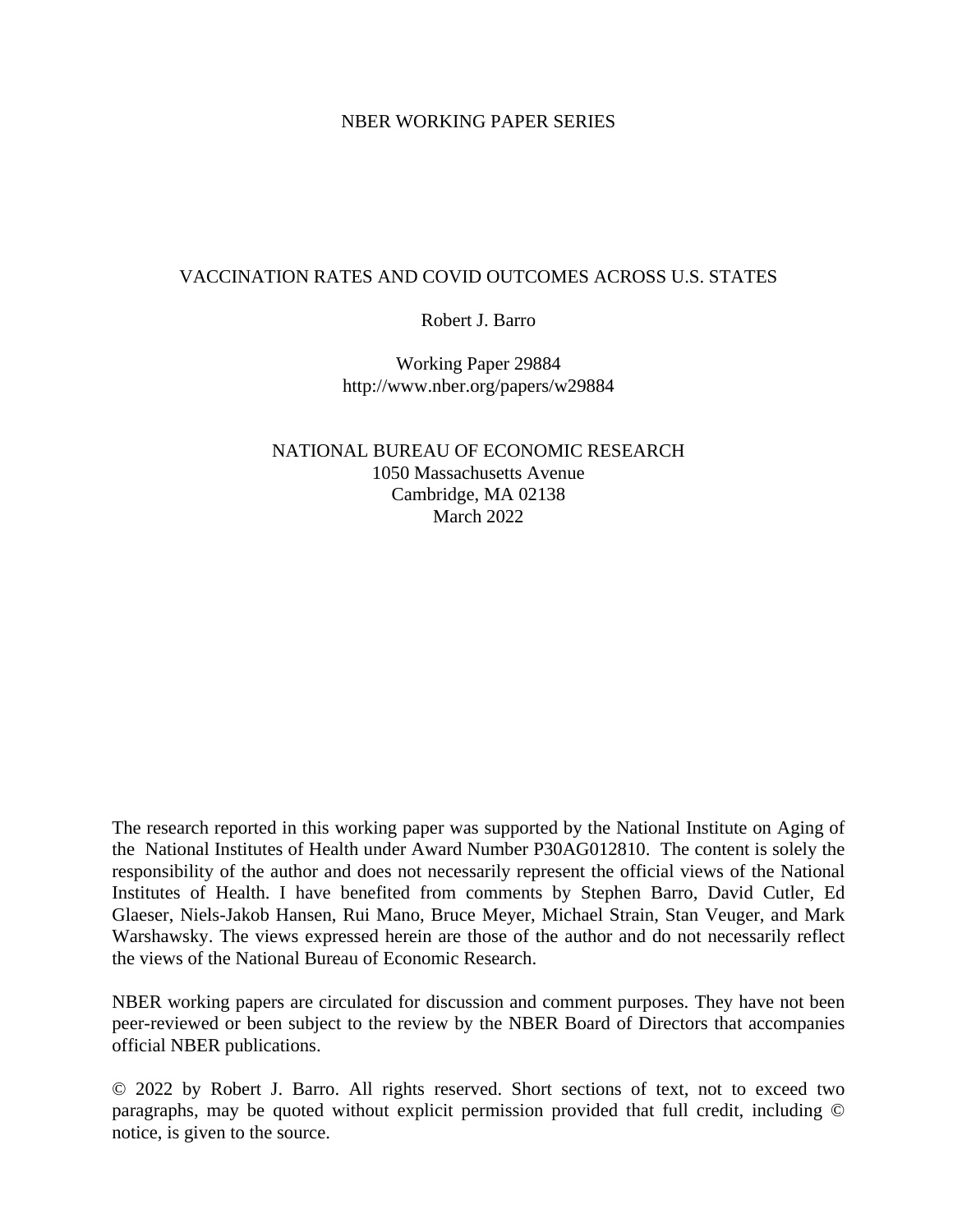Vaccination Rates and COVID Outcomes across U.S. States Robert J. Barro NBER Working Paper No. 29884 March 2022 JEL No. I1

## **ABSTRACT**

Rates of COVID deaths and cases differ markedly across U.S. states, as do rates of vaccination. This study uses cross-state regressions to assess impacts of vaccinations on COVID outcomes. A number of familiar issues concerning cross-sectional regressions arise, including omitted variables, behavioral responses to vaccination, and reverse causation. The benefits from a field context and from the broad range of observed variations suggest the value from dealing with these issues. Results along these lines reveal sizable negative effects of vaccination on deaths and cases up to early December 2021, although vaccine efficacy seems to wane over time. The estimates imply that 250 additional doses, with a marginal cost around \$5000, leads to one expected life saved. This \$5000 is far below typical estimates of the value of a statistical life. Results since December 2021 suggest smaller effects of vaccinations on deaths and, especially, cases. These findings may reflect diminishing effectiveness of vaccines against new forms of the virus, especially the omicron variant. A further possibility is that confidence engendered by vaccinations may have motivated individuals and governments to lessen non-pharmaceutical interventions, such as masking and social distancing.

Robert J. Barro Department of Economics Littauer Center 218 Harvard University Cambridge, MA 02138 and NBER rbarro@harvard.edu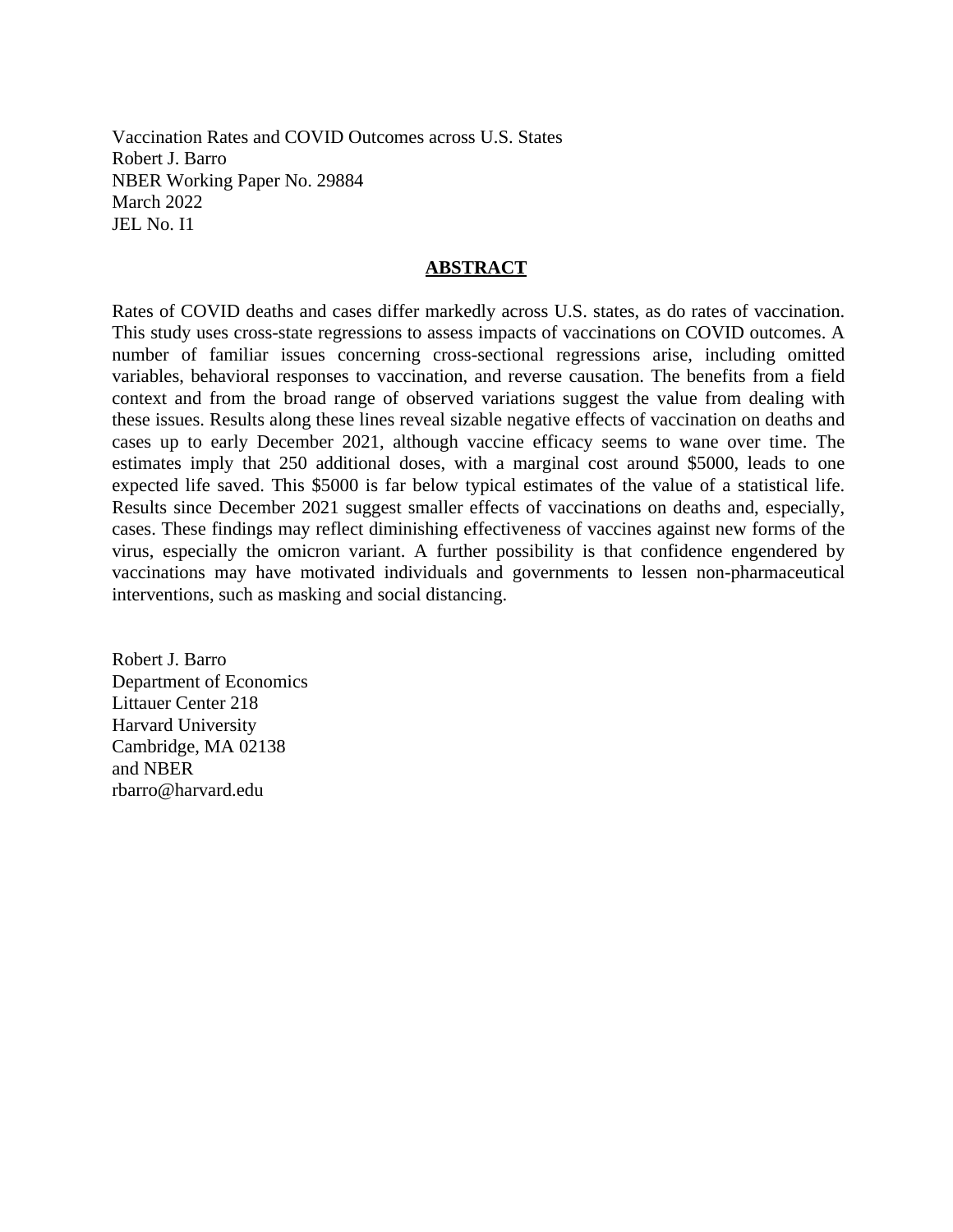Vaccination rates against COVID-19 differ markedly across U.S. states. For example, based on CDC data and as shown in Table 1, the rate of "full" vaccination over a recent period of roughly three months, 11/17/21-2/11/22, averaged 61% with a standard deviation of 8%. These rates varied from 48% in Alabama to 77% in Vermont. If vaccinations are effective at reducing infections and deaths, these differences should map into differences in COVID-related cases and deaths.

Table 1 shows that CDC data on reported COVID-related cases and deaths also varied substantially across the states. For example, for 12/1/21-2/25/22 (14 days after the vaccination period), the change in cumulative cases per person—corresponding to cumulations of new cases over the period—averaged 0.39 with a standard deviation of  $0.069$ .<sup>[1](#page-2-0)</sup> The range was from 0.27 for Idaho to 0.66 for Rhode Island. Over the same period, the change in cumulative deaths per person averaged 0.0021 with a standard deviation of 0.0007 and a range from 0.0007 for the District of Columbia to 0.0037 for Michigan.

Table 1 shows comparable statistics for earlier periods. For vaccinations, the data start at  $3/5/21$  $3/5/21$  $3/5/21$ , corresponding to the beginning of CDC information on full vaccinations.<sup>2</sup> Each of the four periods shown covers roughly three months (86 days). Note that the mean of full vaccination rates rose from 0.24 in 3/5/21-5/30/21 to 0.45 in 5/30/21-8/23/21, 0.55 in 8/23/21-  $11/17/21$ , and 0.61 in  $11/17/21-2/11/22$ . (The table also shows national averages, which differ to a minor extent from the means of values across the states.)

For cases and deaths, the corresponding periods in Table 1 are each 14 days subsequent to the periods for vaccinations. Note that the mean of Covid cases per person rose from 0.05 in

<span id="page-2-0"></span><sup>&</sup>lt;sup>1</sup>These and subsequent numbers are expressed at annual rates; that is, the changes over 86 days were multiplied by 365/86.

<span id="page-2-1"></span><sup>&</sup>lt;sup>2</sup>The national fraction reported as fully vaccinated on  $3/5/21$  was already positive, 0.086.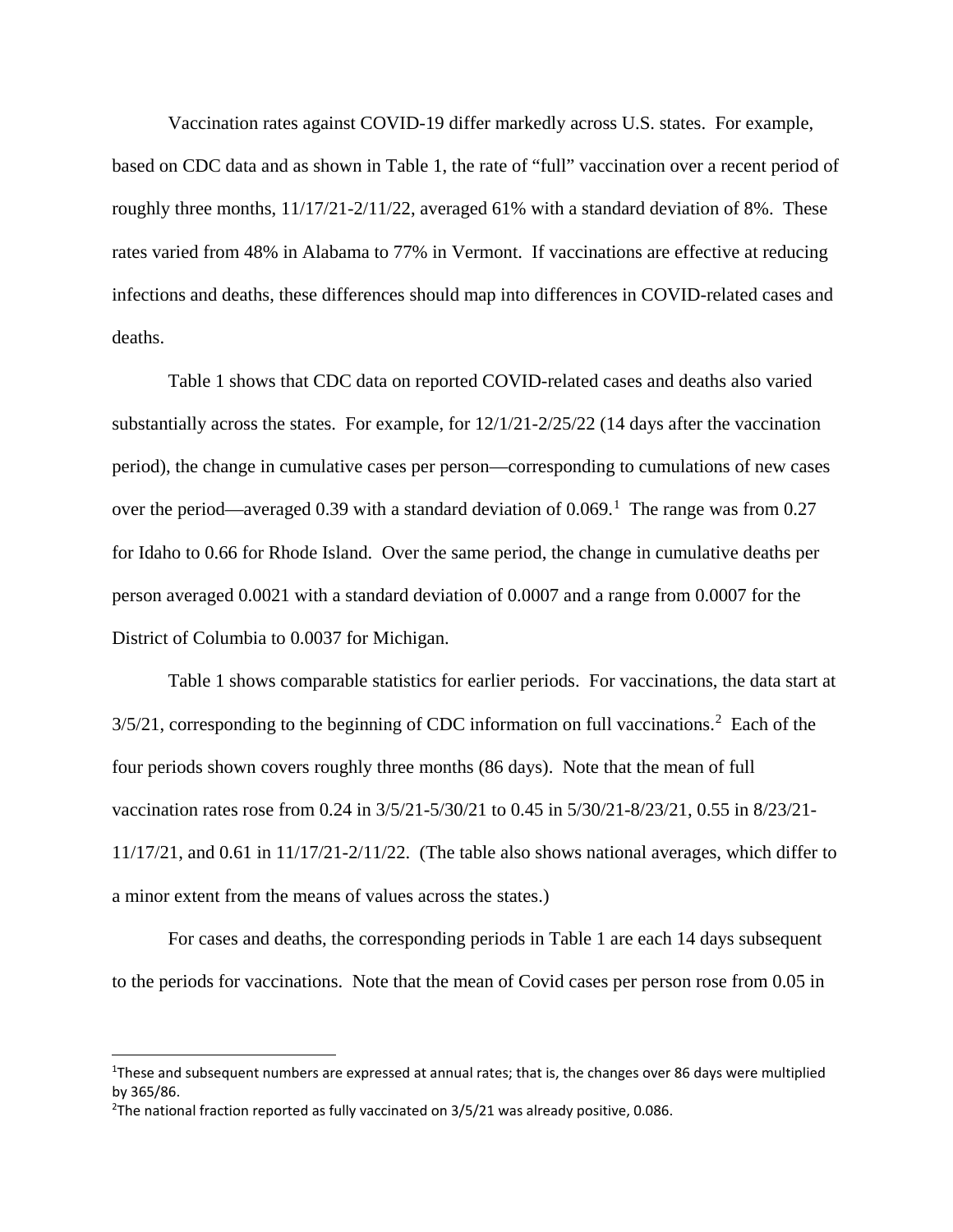3/19/21-6/13/21 to 0.08 in 6/13/21-9/6/21, 0.13 in 9/6/21-12/1/21, and 0.39 in 12/1/21-2/25/22 (all measured at annual rates). For COVID deaths per person, the mean was 0.0007 in 3/19/21- 6/13/21 and 0.0006 in 6/13/21-9/6/21, then rose to 0.0018 in 9/6/21-12/1/21 and 0.0021 in 12/1/21-2/25/22. Note that COVID cases per person rose proportionately much more than COVID deaths per person in the most recent period.

The objective of this study is to use cross-sectional regressions for the U.S. states to attempt to assess the effects of vaccinations on COVID-related outcomes. The regression framework takes as dependent variables the outcomes (cases and deaths) over the four periods shown in Table 1. That is, each dependent variable is the number of cases or deaths per person cumulated over periods of roughly three months. The corresponding explanatory variables related to levels of vaccinations are averages over periods lagged 14 days compared to the dependent variables.<sup>[3](#page-3-0)</sup> The idea is that, at any point in time, the probabilities of infection and death depend (with some lag) on the fractions of the population vaccinated.

As is familiar from the extensive work by epidemiologists on contagious disease, the high-frequency behavior of infections and deaths features waves of rising and falling outcomes. The idea in the regression analysis is to consider periods of sufficient length, such as three months, so that these short-run dynamics tend to average out. The estimated coefficients may then give estimates of the effects of vaccination rates on average probabilities of infection and death.

<span id="page-3-0"></span><sup>&</sup>lt;sup>3</sup>The relevant lag may differ from 14 days and would differ for cases versus deaths. However, in practice, the regression results are not sensitive to the use of different lags between 14 and 28 days. These lags are consistent with those described by Bjornskov (2021, p. 320)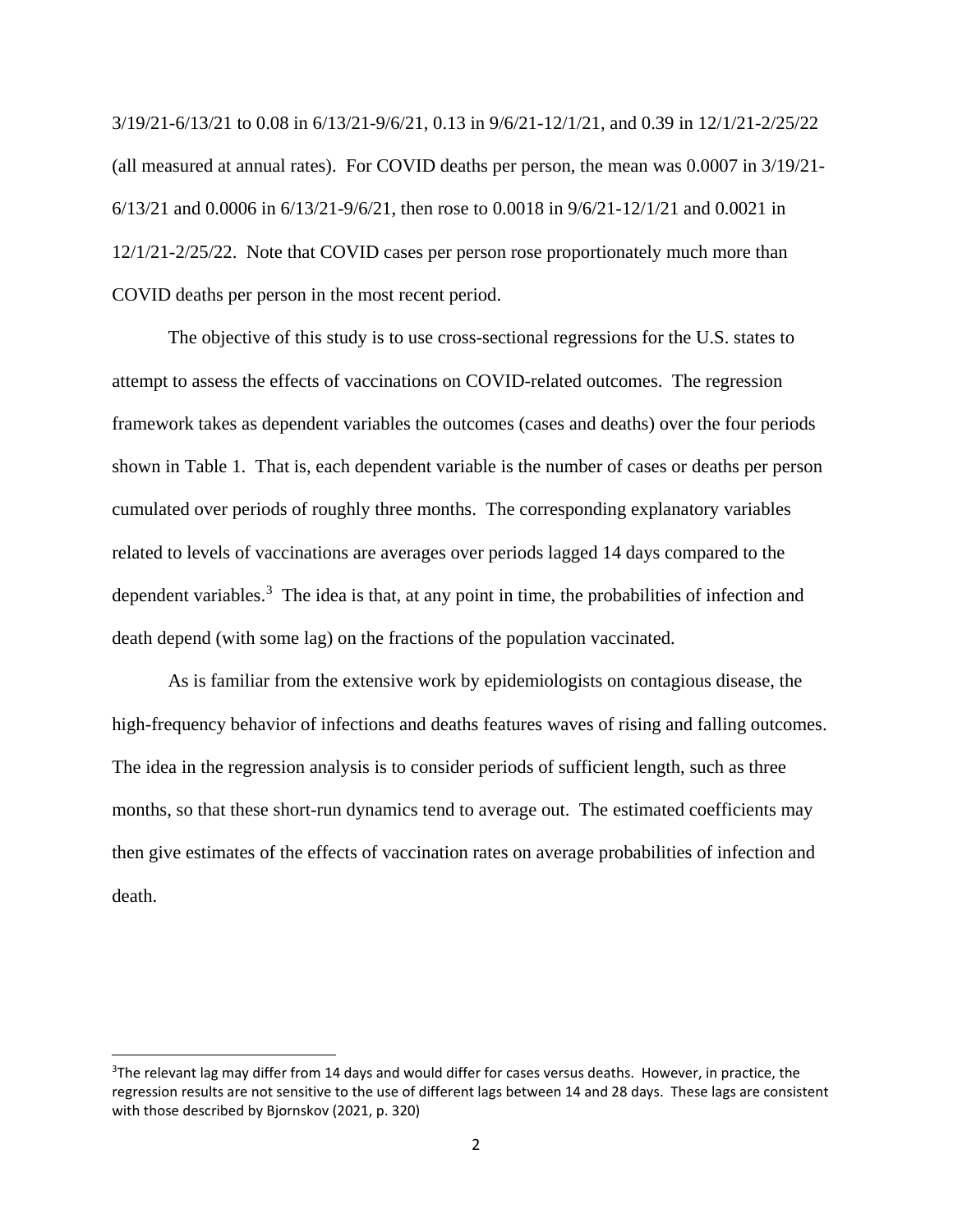## **I. Issues with Cross-Sectional Regressions**

 $\overline{\phantom{a}}$ 

As is well known, inferences from cross-sectional regressions may be difficult to draw. Because of these problems, detailed below, many researchers have moved increasingly away from these types of regressions, preferring instead to rely on randomized control trials (RCTs) or natural experiments. Although RCTs are important for assessing the efficacy of vaccines, including those recently developed for COVID-19, it is more difficult to evaluate impacts on cases and deaths in the "field." As far as I know, there are no RCTs applicable to field results connecting COVID vaccinations to COVID outcomes. In some cases, natural experiments such as regression-discontinuity designs applied to state borders—have been used successfully in the context of COVID-19. For example, this approach has been applied to facemask mandates by Goolsbee and Syverson (2021), who consider economic impacts, and Hansen and Mano (2021a), who assess health outcomes. [4](#page-4-0)

There are also important advantages of cross-sectional regressions. In particular, they apply to the field context and can exploit the large observed cross-sectional variations in the variables of interest—such as differences in vaccination uptake across U.S. states. Because of these major benefits, it seems worthwhile to pursue the cross-sectional regression approach in the context of COVID vaccinations and outcomes.

I consider now three major issues in interpreting the results from the cross-state regressions. The first concern is that vaccination take-up may be correlated with other variables that influence COVID outcomes. If these other variables are omitted from the regressions, the

<span id="page-4-0"></span><sup>4</sup> Herby, Jonung, and Hanke (2022) carry out a meta-analysis of 24 studies of the effects of facemask mandates on COVID-19 mortality. Their overall conclusion is "lockdowns have had little to no effect on COVID-19 mortality." Many of the studies considered seem to lack convincing causal evidence—the cross-border approach of Hansen and Mano (2021a) and the instrumental-variable regressions of Welsch (2020) seem superior in this regard. Oddly, these two studies were not included in the Herby, Jonung, and Hanke (2022) analysis.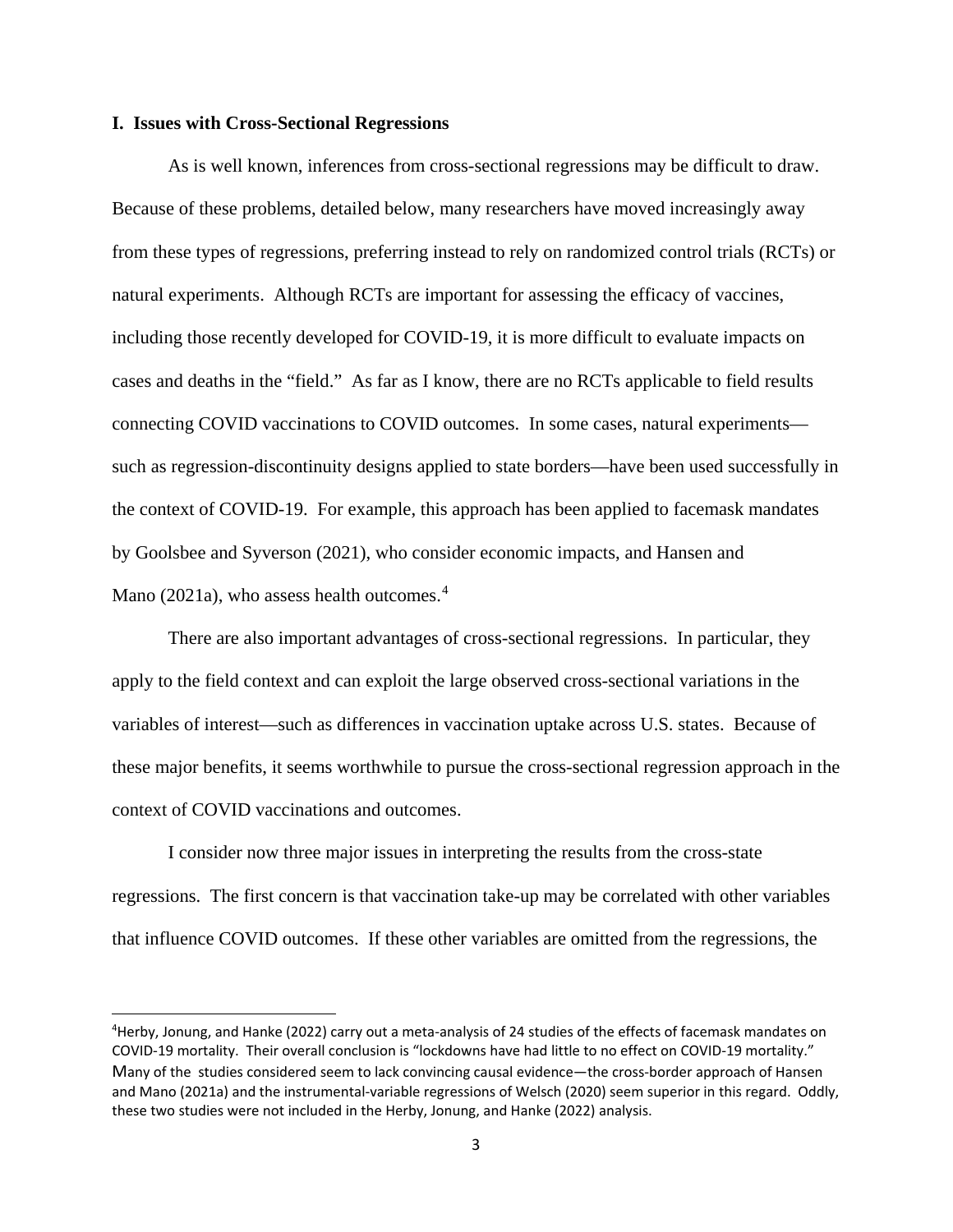estimated coefficient on the vaccination rate may proxy for the influences of these other variables. For example, if older people are more susceptible to COVID infection and, especially, death, they are likely to be vaccinated more frequently (and earlier). In this case, the observed correlation between vaccine take-up and COVID cases and deaths may be positive. This issue is handled by including as explanatory variables a set of major socio-economic variables specifically, the fraction of the state population aged 65 and over in 2020, state life expectancy at birth in 2018, the fraction of the state adult population with education of four years of high school or more in 2019, the fraction of the state population classified by the U.S. Census as black in 2020, and the urbanization rate in 2010. The analysis also includes differences in average temperature across states at different times of the year. Inclusion of some other variables, such as population share aged 75 and over in 2020, per capita personal income in 2020, and college education in 2019, do not materially affect the results.<sup>[5](#page-5-0)</sup>

The second issue is that persons vaccinated may alter their behavior in ways that impact probabilities of COVID infection and death. For example, a vaccinated person may feel protected and react accordingly by engaging in more social interactions or other risky behaviors. An analogous mechanism for seatbelt use, analyzed in research that began with Peltzman (1975), is that a person who uses a seatbelt (perhaps because of a legal mandate) may drive faster. These kinds of mitigating actions may not arise in clinical trials (particularly if persons do not know their vaccination status) but would apply in the field. In the regression analysis, the estimated effects of vaccinations on COVID outcomes comprise direct effects on probabilities of infection and death combined with any mitigation behavior. In some contexts, these combined effects are the objects of interest—e.g. overall effects of vaccinations on deaths (or of seatbelt use on

 $\overline{a}$ 

<span id="page-5-0"></span><sup>5</sup> Data by U.S. state on the socio-economic variables come from the U.S. Census Bureau. The data on personal income are from the Bureau of Economic Analysis. The temperature data are from usclimatedata.com.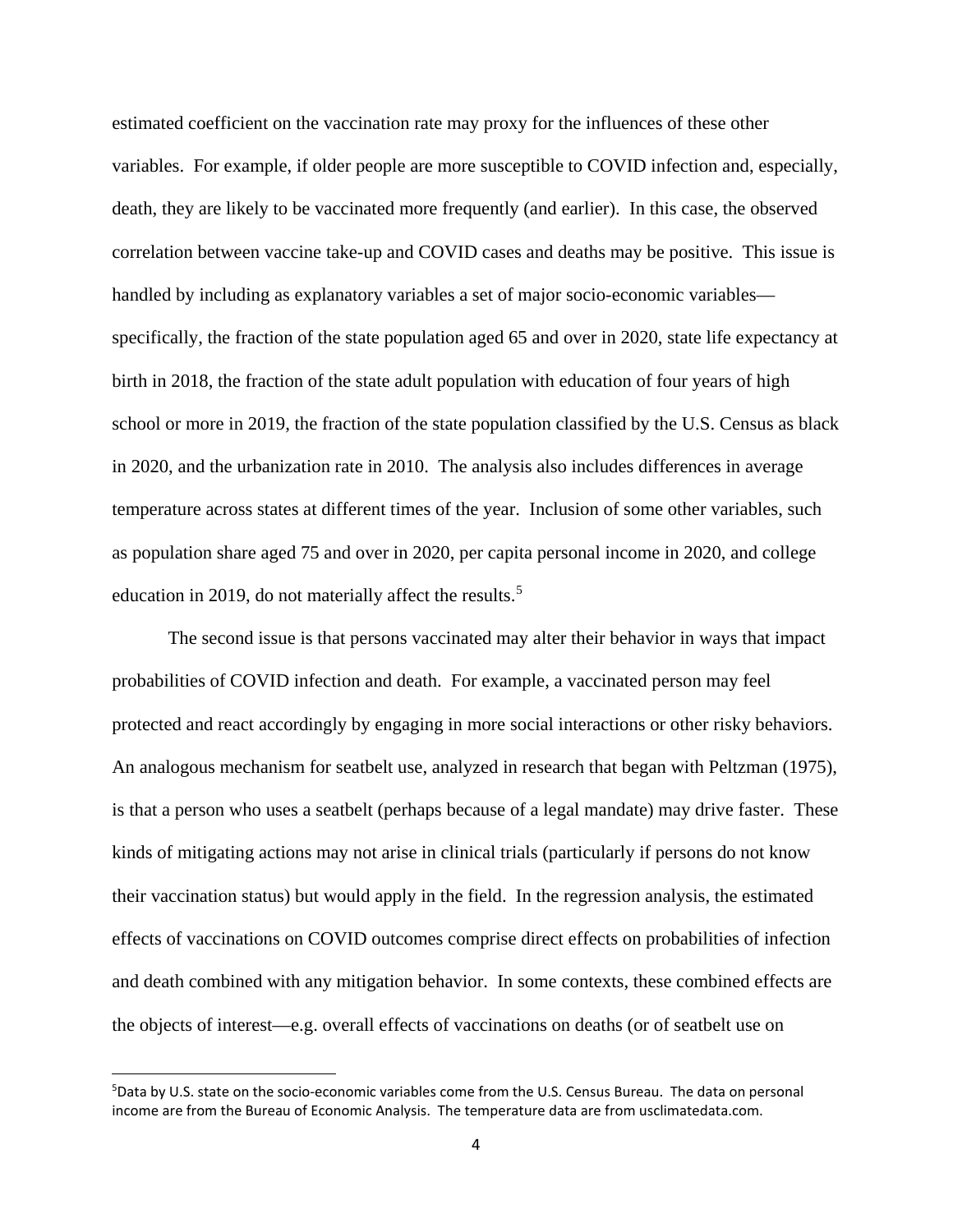automobile fatalities). In other contexts, there would be more interest in the effects of vaccinations, holding fixed the behavioral variables.<sup>[6](#page-6-0)</sup> In any event, the present regression results apply only to the combined effects.

The third issue concerns reverse causation. Higher vaccination rates likely reduce COVID infections and deaths, and these are the effects that we seek to isolate. However, in addition, higher probabilities of infection and death likely encourage people to get vaccinated (and motivate governments to mandate or subsidize vaccinations and to support the creation and distribution of vaccines). The first channel, whereby vaccination reduces probabilities of infection and death, tends to generate a negative association between vaccination rates and rates of infection and death, whereas the second channel tends to generate a positive association. If the second channel is not held constant, the observed association between vaccination rates and rates of infection and death tends to underestimate the magnitude of the (negative) effects from vaccination.

A common way to deal with reverse causation is to use instrumental variables that explain a substantial part of the variation in the explanatory variable, in the present context the vaccination rate, but do not enter directly as determinants of outcomes, in the present case the rates of COVID cases and deaths. That is, the instrument matters for outcomes only through the channel of affecting the frequency of vaccination. The present analysis uses as an instrument a variant of the variable proposed by Welsch (2020, Section 3.2)—the Trump (Republican) share of the 2020 Presidential vote.<sup>[7](#page-6-1)</sup> Welsch (Table 2) used the 2016 value of this variable as an

<span id="page-6-0"></span><sup>6</sup> This analysis would allow for welfare benefits derived from the mitigating actions; for example, people getting pleasure from greater social interactions or from driving faster while wearing seatbelts.

<span id="page-6-1"></span><sup>&</sup>lt;sup>7</sup>The voting data are from Federal Election Commission (fec.gov).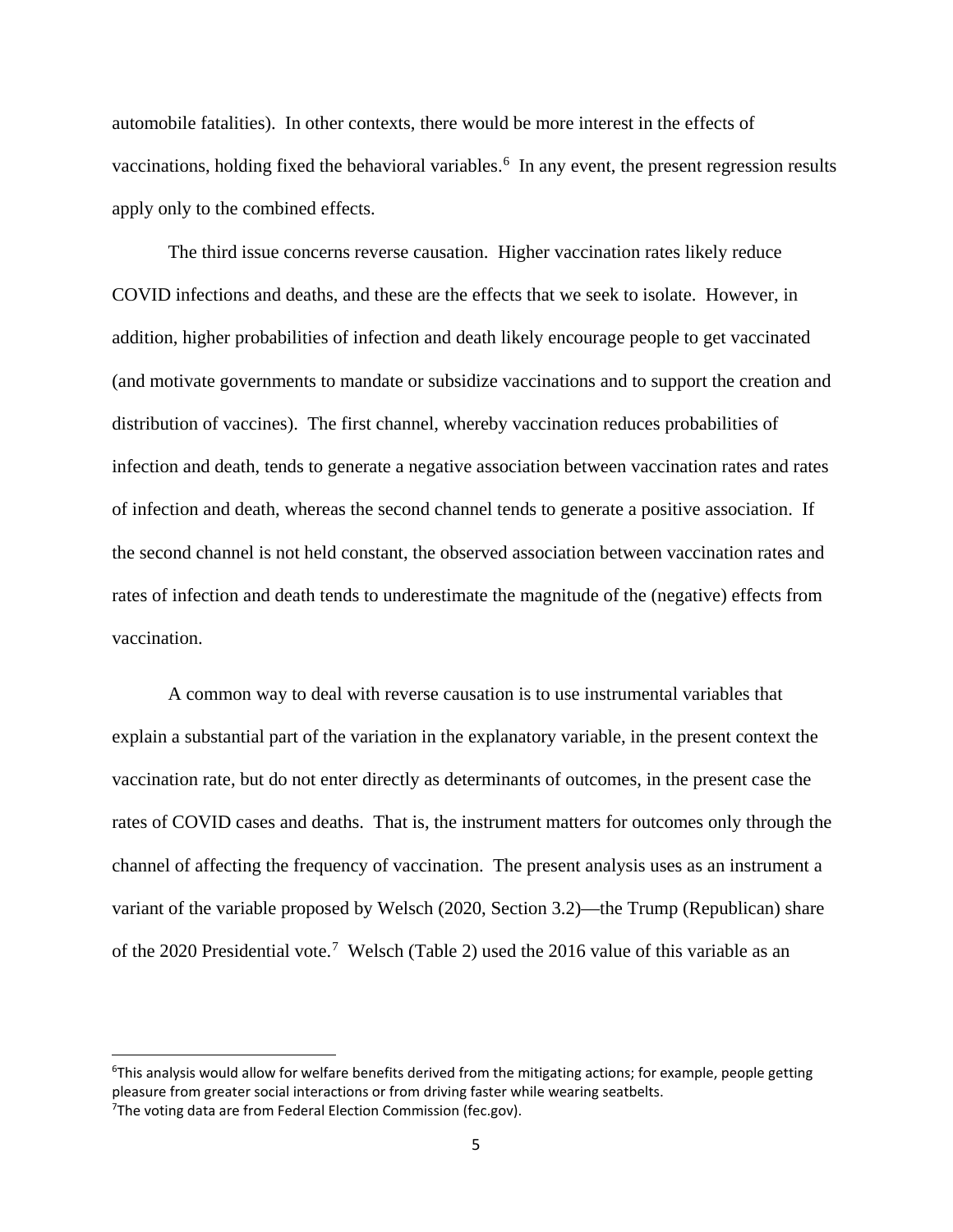instrument for facemask usage, measured in July 2020 in a survey conducted by *The New York Times*.

Perhaps surprisingly, the Trump variable has a great deal of explanatory power for vaccination rates across states, even after holding constant key socio-economic variables, such as those mentioned before—old-age share, life expectancy, education, fraction black, and urbanization. That is, the Trump variable does not matter for vaccine take-up because it proxies for these kinds of socio-economic factors. Therefore, from the standpoint of having a lot of independent explanatory power for vaccination rates, the Trump variable is a good candidate as an instrument. In effect, the 2020 Presidential voting pattern sorts people (and states) into bins for vaccine attitudes in a manner that is largely orthogonal to socio-economic characteristics.

A reasonable concern is that the Trump variable would matter for COVID cases and deaths in ways that do not work entirely through vaccination status. A particular concern is that, in accordance with Welsch's (2020, Appendix Table A1) findings, the Trump vote share is inversely related to the incidence across U.S. states of facemask mandates. For the period 3/16/20-2/1/21, which precedes the advent of vaccines, the presence of a facemask mandate at the state level is significantly negatively related to the Trump vote share. $8$  However, a combination of the estimated negative effect of the Trump vote variable on facemask mandates with the Hansen and Mano (2021a) estimated negative effect of facemask mandates on COVID deaths yields a very small implied positive effect of the Trump vote on COVID deaths, compared with the effects estimated below that work through vaccinations. Therefore, from a quantitative standpoint, the Trump variable may be a satisfactory instrument for vaccination rates even

 $\overline{a}$ 

<span id="page-7-0"></span><sup>8</sup> The facemask mandate is measured from information given in Raifman, et al. (2022) as the fraction of days between March 16, 2020 and February 1, 2021 in which a statewide facemask mandate was in effect.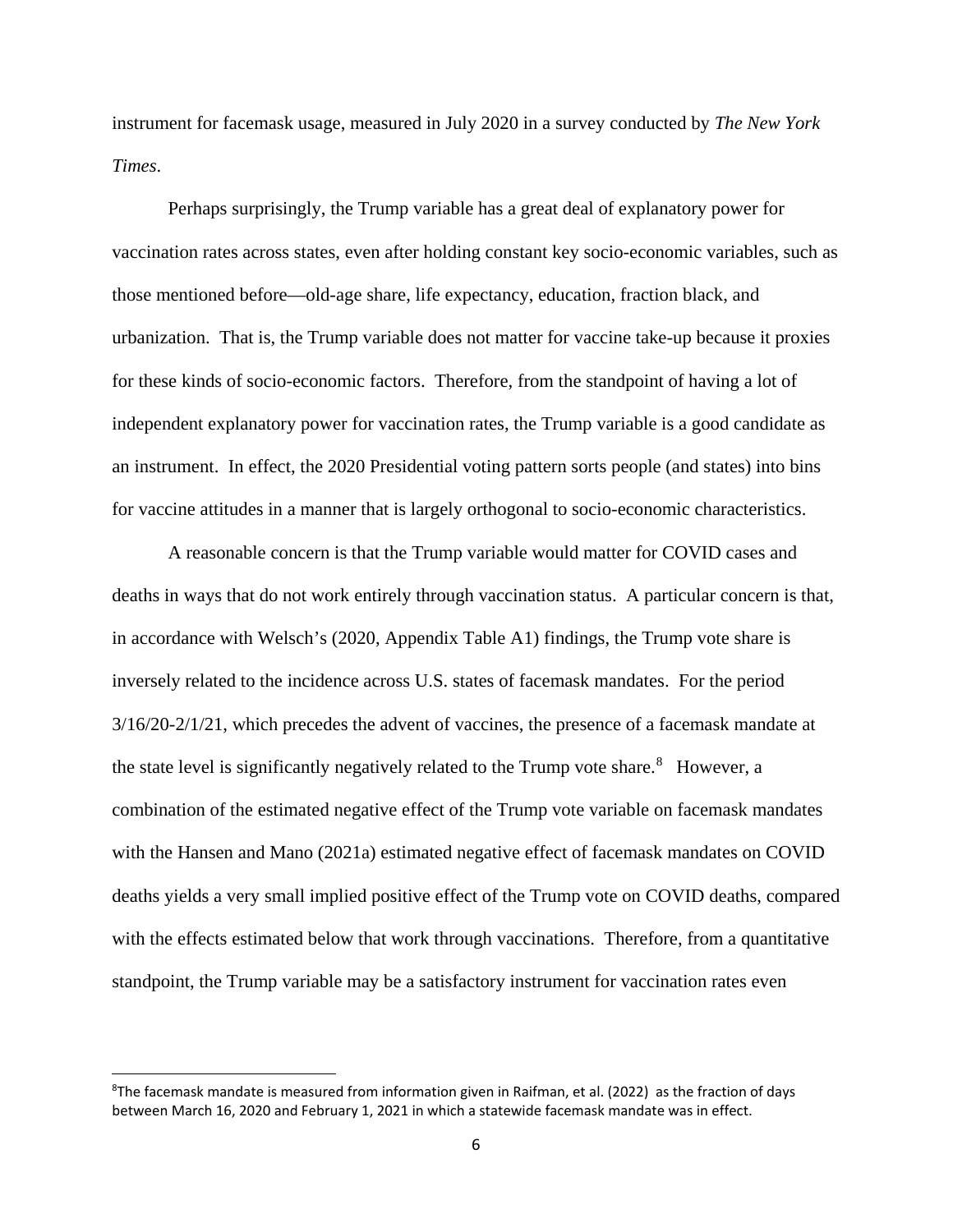though this variable has influences on COVID outcomes that work through facemask mandates and usage.

## **II. Data and Empirical Setup**

 $\overline{a}$ 

Data on COVID-related deaths and cases, measured relative to population, are reported by the CDC and provided by Opportunity Insights, *Economic Tracker* (see Chetty, et al. [2022])*.* The data used in this study are for the 50 U.S. states plus the District of Columbia.

The two measures of COVID outcomes enter as dependent variables in the regressions and are examined over the four periods noted before. The starting date, March 19, 2021, is 14 days after the beginning of data on vaccination rates (fully vaccinated persons relative to state population), also coming from the CDC and Opportunity Insights.<sup>[9](#page-8-0)</sup> The first three periods, shown in Table 1, are 3/9/21-6/13/21, 6/13/21-9/6/21, and 9/6/21-12/1/21. These periods are of equal length (86 days) and extend to the rough date of onset of the omicron variant in the United States. The most recent period, 12/1/21-2/25/22, is the same length as the previous three. For each period, COVID-related deaths or cases are the changes in the cumulative per capita numbers (corresponding to the cumulations of new cases), expressed at annual rates.

<span id="page-8-0"></span><sup>&</sup>lt;sup>9</sup>The CDC data reported by Opportunity Insights have occasional large jumps in cumulative COVID deaths and vaccinations. (The death and case data are reported by the CDC as 7-day moving averages of daily data, whereas the vaccination data are reported daily.) My interpretation, consistent with feedback obtained from the CDC, is that the jumps do not represent real changes but rather reflect shifts in procedures or assessments of data already processed. This view accords with the observation that some of the jumps are negative. As one example of a jump, the reported cumulative COVID deaths per 100,000 persons in Oklahoma shifts from 125 on 4/6/21 to 169 on 4/13/21. In the most egregious case, for the full vaccination rate in West Virginia, the variable jumps from .415 to .489 on 12/2/21, from .492 to .690 on 12/8/21, from .690 to .710 on 12/10/21, and from .716 to .548 on 12/23/21. I modified the data to smooth out these jumps. The main inferences from the results, notably from Table 2, do not change when the original data are used. However, the overall fit of the regression system is much poorer with the original data.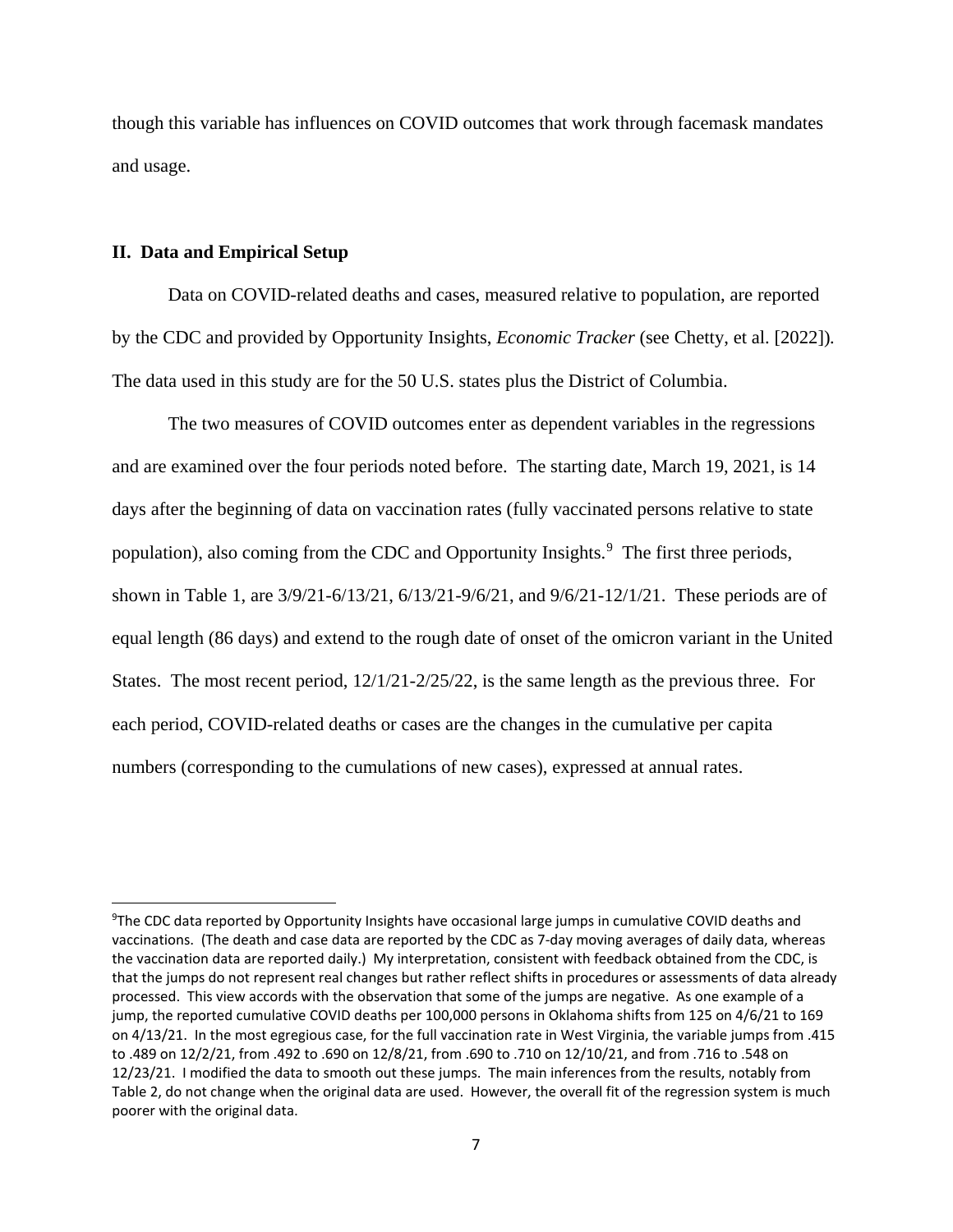## **III. Regression Results**

Tables 2-4 show results from regressions of COVID-related deaths and cases per capita on vaccination rates. I begin with results on deaths because these data are likely much more reliable than those on cases (which are sensitive to amounts of testing and likely leave many cases uncounted or misreported).

Regression results in Table 2 are for COVID-related deaths per capita, observed over the four periods of 86 days: 12/1/21-2/25/22, 9/6/21-12/1/21, 6/13/21-9/6/21, and 3/19/21-6/13/21.[10](#page-9-0)  The first two columns are for seemingly-unrelated regressions, which use a least-squares procedure but compute standard errors of estimated coefficients when allowing for correlation of the error terms across the periods. The first column has on the right-hand side the average of the full vaccination rate over periods lagged 14 days relative to the dependent variable.<sup>[11](#page-9-1)</sup> Note that, whereas the dependent variable is the change in cumulative deaths per person over the periods shown, the independent variable is the cumulative level of full vaccinations per person (with a 14-day lag compared to the dependent variable).

To allow for a possible waning effectiveness of the vaccine, the specification in column 2 of Table 2 includes two measures of vaccination rates—one for vaccinations that occurred roughly within the last six months and the other covering vaccinations from six or more months in the past. In this specification, booster shots, for which CDC information starts on  $10/20/21$ ,  $^{12}$  $^{12}$  $^{12}$ are viewed as converting an old vaccination into a recent one. That is, when combined with the remaining efficacy of a full vaccination from six months ago, a booster is viewed as generating effectiveness equal to that of a recent full vaccination. The inclusion of booster shots applies

 $\overline{a}$ 

<span id="page-9-0"></span> $10$ Results are broadly similar when the data are broken down into eight periods of 43 days between 3/19/21 and 2/25/22.

<span id="page-9-1"></span> $11$ The results are similar with a lag of 28 days.

<span id="page-9-2"></span> $12$ The national fraction of reported booster shots on 10/21/21 was already positive, 0.034.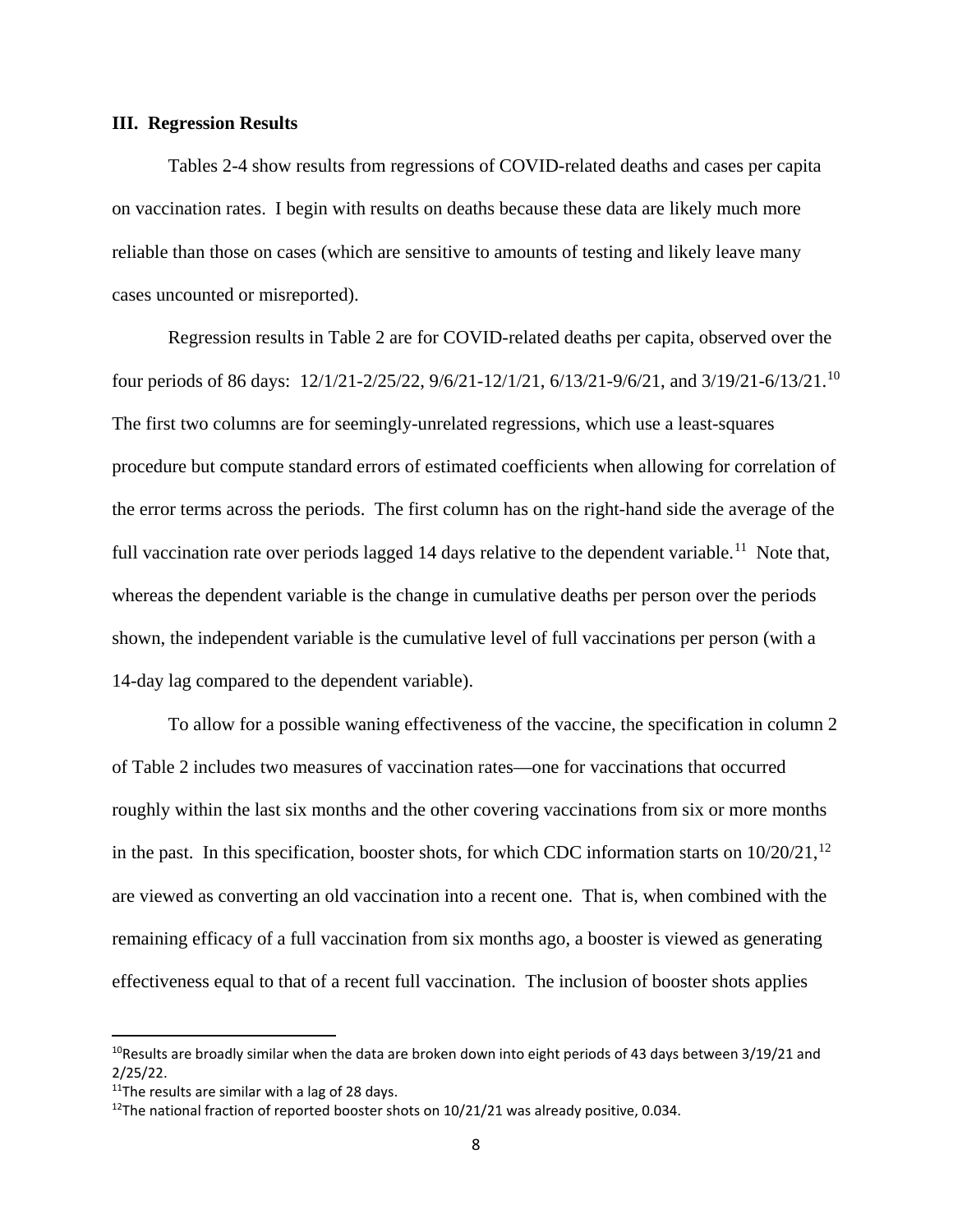only to the two most recent periods in Table 2; that is, no boosters existed and none of the full vaccinations were "old" up to roughly September 2021.

Aside from the vaccination variables, the regressions also include on the right-hand sides the socio-economic variables mentioned before (old-age fraction, life expectancy, high school education, fraction black, and urbanization). Also included is the historical average maximum temperature over the relevant period (computed from monthly data for the largest city in each state). In the estimation, separate coefficients are estimated for each period for each independent variable, including the constant term. In this specification, the constant terms absorb variations over time in aggregate COVID outcomes.

In column 1, the estimated coefficients on the (roughly) contemporaneous vaccination rate are all negative, significant at the 1% level for 9/6/21-12/1/21 and 6/13/21-9/6/21, and significant at the 5% level for 12/1/21-2/25/22. To assess the magnitudes of the estimated responses, consider the period 9/6/21-12/1/21, for which the estimated coefficient is the largest in magnitude, -0.0091. Over this period, the mean of the vaccination rate variable is 0.548 with a standard deviation of 0.078. Therefore, a one-standard-deviation increase in the vaccination rate, which is a rise by 14.2%, is estimated to lower the death rate by 0.00071, compared to the mean death rate of 0.00175. That is, the death rate falls by 40.6%. The implied elasticity of response is the ratio of -40.6 to 14.2, which equals -2.9. The estimated elasticities are smaller in magnitude for the other periods, corresponding to the smaller sizes of the estimated coefficients in Table 2, column  $1<sup>13</sup>$  $1<sup>13</sup>$  $1<sup>13</sup>$ 

l

<span id="page-10-0"></span> $13$ For the other explanatory variables, the fraction over age 65 is significantly positive in each period, and high school education is negative and at least marginally significant in each period. Life expectancy and fraction black are each significantly negative in two periods, and urbanization rate is significantly positive in two periods. The temperature variable is significantly negative in two periods, with a particularly strong effect in the most recent period, 12/1/21-2/25/22. This last result suggests a tendency for colder places to have more COVID deaths during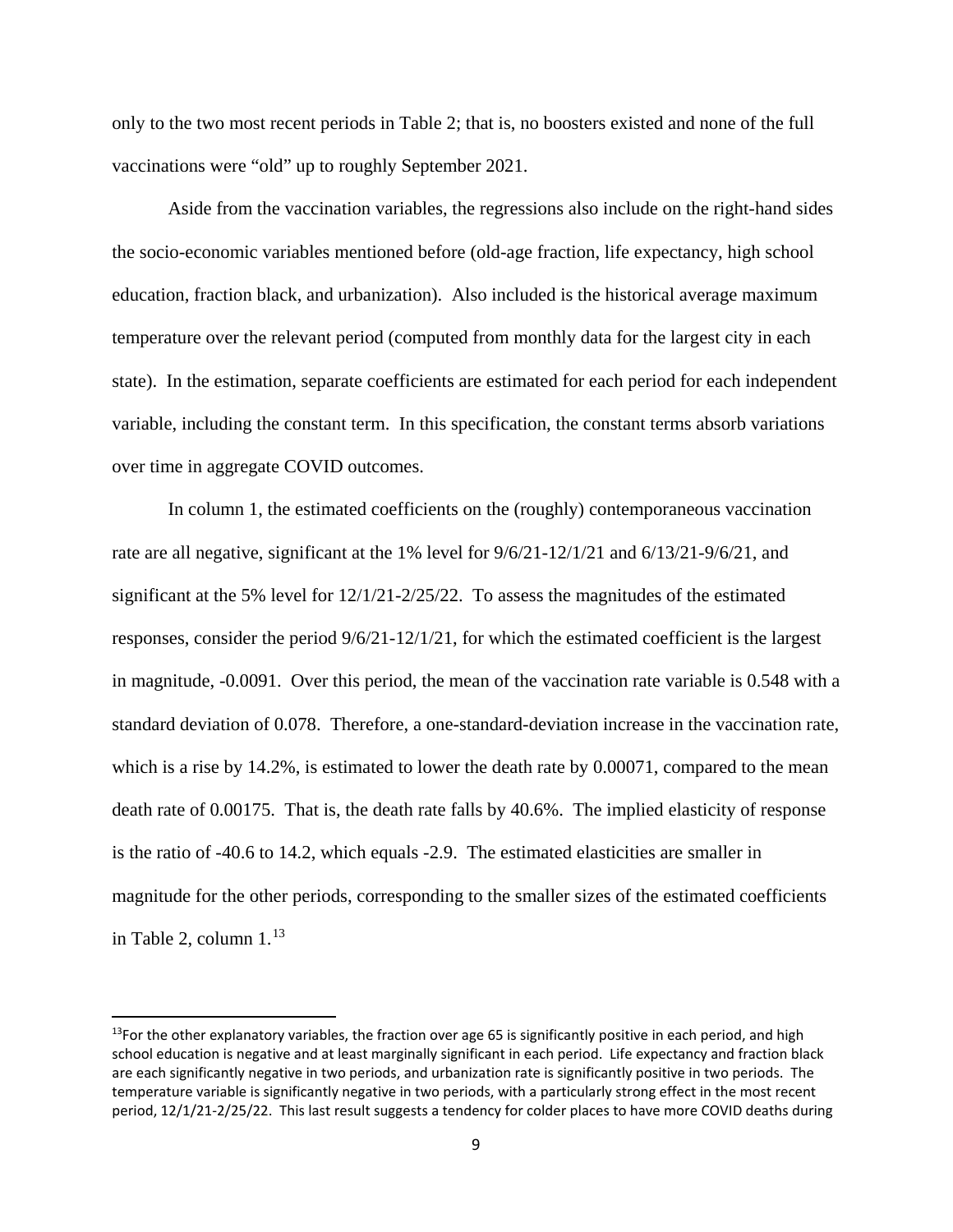When the two measures of vaccination rates are included in column 2, the results for the period 9/6/21-12/1/21 suggest that recent vaccinations are roughly twice as effective against deaths as older vaccinations; estimated coefficients are -.0097 and -.0064, respectively. Each of these estimated coefficients is statistically significant at least at the 5% level. However, the two estimated coefficients differ from each other only with the high p-value of 0.31. For the most recent period, 12/1/21-2/25/22, there is essentially no information about a possible waning influence of vaccinations.

The small size of the estimated coefficient for the earliest period, 3/19/21-6/13/21, may reflect reverse causation from COVID deaths to vaccination propensity. This effect is likely to be powerful during the early stages of vaccination rollout, when the places most adversely impacted are especially likely to have large rollouts of vaccinations. This channel could also be operating in the most recent period, 12/1/21-2/25/22, which features the introduction of booster shots.

Another way to interpret the estimated effects of vaccinations on COVID deaths comes from the literature on the value of a statistical life (surveyed in Viscusi and Aldy [2003]). The point estimates for 9/6/21-12/1/21 from Table 2 imply that the coefficient -0.0097 applies to vaccination rates over the first six months and the coefficient -0.0064 applies over the next six months. If vaccinations are ineffective after 12 months and boosters are ignored, a quantity V of vaccinations would be expected to reduce deaths over one year by the amount V∙(.5∙.0097 + .5∙.0064) = .00805∙V. Therefore, to expect to save one life over the year, one needs 1/.000805 = 124 full vaccinations, which correspond roughly to 248 shots. If shots cost \$20 each at the margin, then it costs about \$5000 to expect to save one life. Since usual estimates of the value of

 $\overline{a}$ 

the winter. However, the temperature variable is not statistically significant when considered for an earlier winter period, 12/23/20-3/19/21, which precedes the advent of full vaccinations.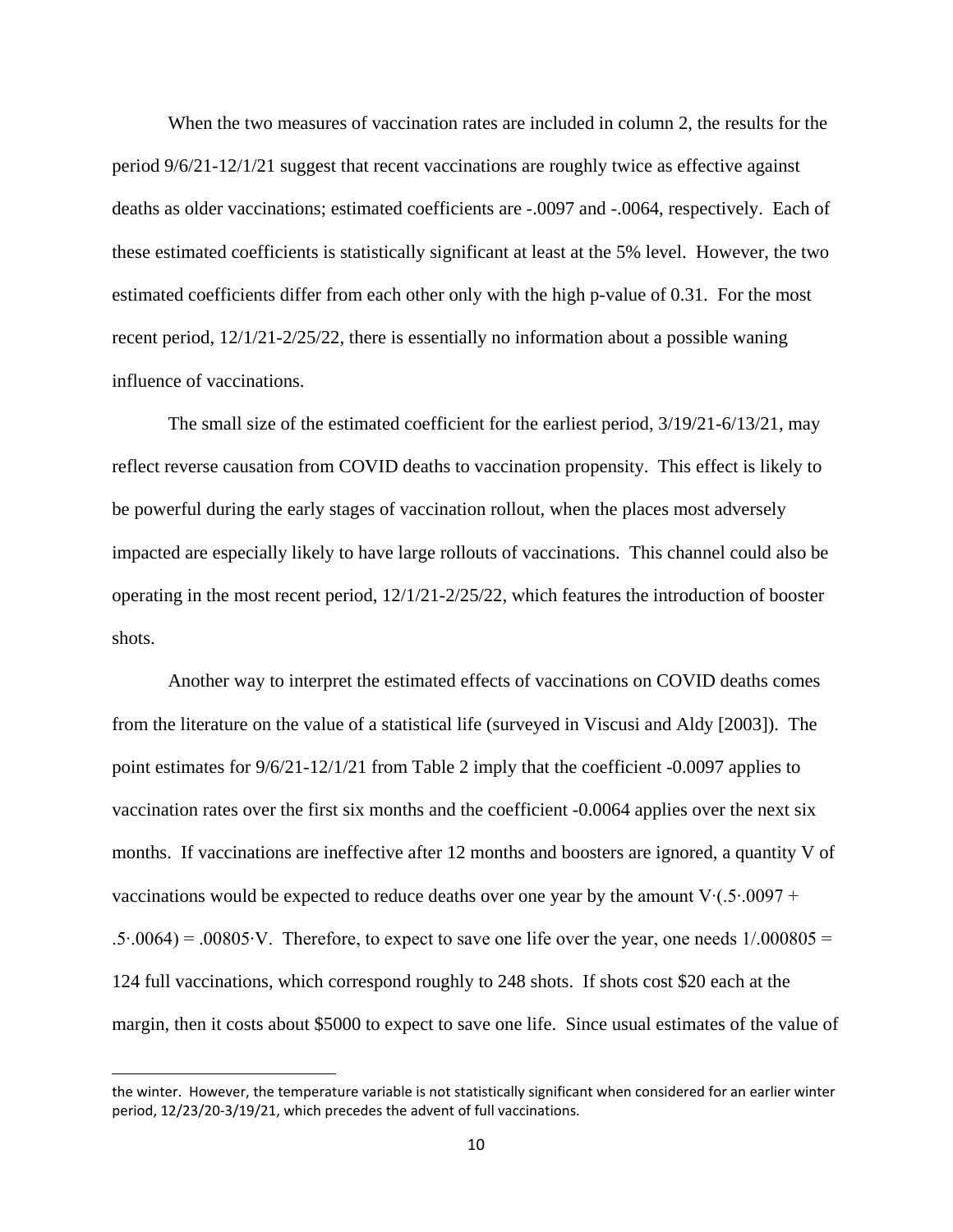a statistical life are much larger than \$5000 (see Viscusi and Aldy [2003]), this result indicates that vaccinations against COVID-19 are a great bargain. The results are less powerful with the smaller magnitudes of coefficients estimated for other periods. For example, with the coefficients estimated for 12/1/21-2/25/22 in Table 2, it requires 455 full vaccinations or around 900 shots or about \$18000 to expect to save one life. Even this higher magnitude suggests that vaccinations are a great deal.

The instrumental estimation treats the vaccination rates as endogenous. The instrument list includes the 2020 Republican vote share for President, along with the other explanatory variables mentioned before. That is, the Trump vote share is the one excluded instrument.<sup>[14](#page-12-0)</sup> Table 3 shows first-stage regressions, with the vaccination rate over the various periods as the dependent variable. The remarkable aspect of these results is the strong explanatory power of the Republican vote share in the 2020 election (Trump vote), especially for the three most recent periods. The important point is that a higher Trump vote share strongly associates with a lower vaccination rate even when the other explanatory variables are held fixed. An increase by 0.12 in this vote share (which has a mean of 0.49 and a standard deviation of 0.12) associates in the most recent period,  $11/17/21-2/11/22$ , with a decline by 0.065 in the vaccination rate (which has a mean in this period of 0.61). The results are similar for the two preceding periods but are much weaker for the earliest period,  $3/5/21-5/3/21$ . In this case a rise by 0.12 in the Trump vote share associates with a fall in the vaccination rate by only 0.011, compared to the mean of 0.24.

<span id="page-12-0"></span> $14$ When two vaccination variables are included, an additional instrument is required. The results in column 4 of Table 2 include the 6-month lag of the full vaccination rate on the instrument list. Hansen and Mano's (2021b) county-level analysis used as an instrument the state-level vaccine allocation interacted with the county density of pharmacies. Possibly a variable along these lines could be used for the state-level analysis.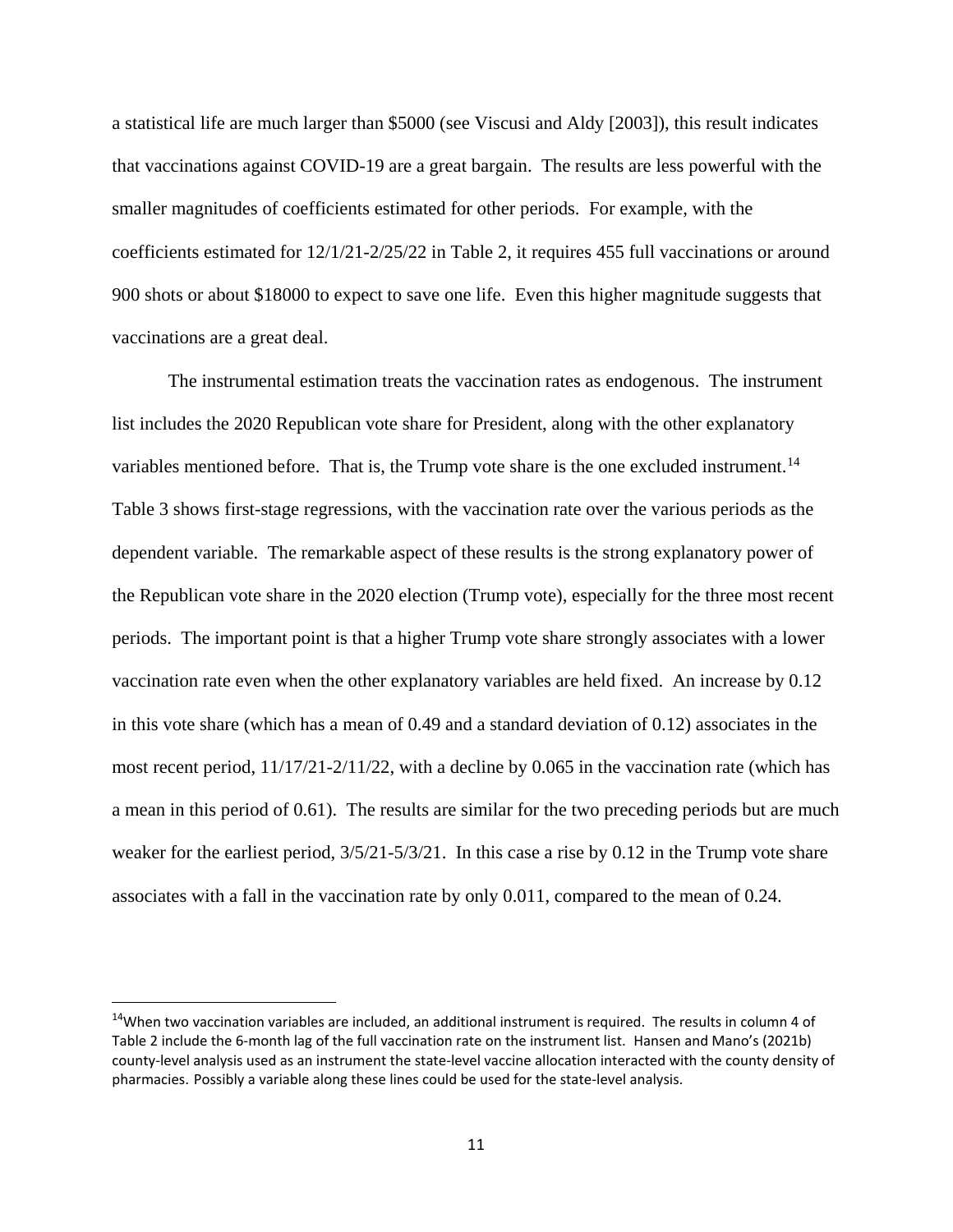The results from instrumental estimation are in columns 3 and 4 of Table 2. For the two periods where the estimated effects from vaccinations on COVID deaths were strongest, 9/6/21- 12/1/21 and 6/13/21-9/6/21, the estimated coefficients from instrumental estimation are still highly significant and now slightly larger in size. These changes go in the direction expected—if there is positive reverse causation from COVID deaths to vaccinations—but the magnitudes of change are minor.

For the earliest period, 3/19/21-6/13/21, the extent of the change in the point estimate of the coefficient is much larger under instrumental estimation, and this estimated value is now in the ballpark of those found for other periods. However, the standard error of the coefficient estimate blows up, likely because the excluded instrument—the Trump vote variable—is only marginally significant for explaining the vaccination rate in this period (see Table 3). That is, the instrument is weak.

For the most recent period, 12/1/21-2/25/22, the instrumental estimate in column 3 of Table 2, which includes only one vaccine variable, is close to that found before. In column 4, the results do not clearly distinguish the effect from recent vaccinations (including boosters) to that from older vaccinations. In any event, the main inference is that vaccinations had less effect overall against COVID deaths, compared to that in periods that preceded the rise of the omicron variant in early December 2021.

Table 4 has regression results with COVID cases per capita as the dependent variable. This setting parallels that in Table 2 for COVID deaths. Results in Table 4 for the second and third periods, 9/6/21-12/1/21 and 6/13/21-9/6/21, roughly parallel those for COVID deaths. To evaluate the magnitudes of the estimated responses for cases, consider the period 9/6/21-12/1/21, for which the estimated coefficient on the vaccination rate in column 1 is -0.42. Over this

12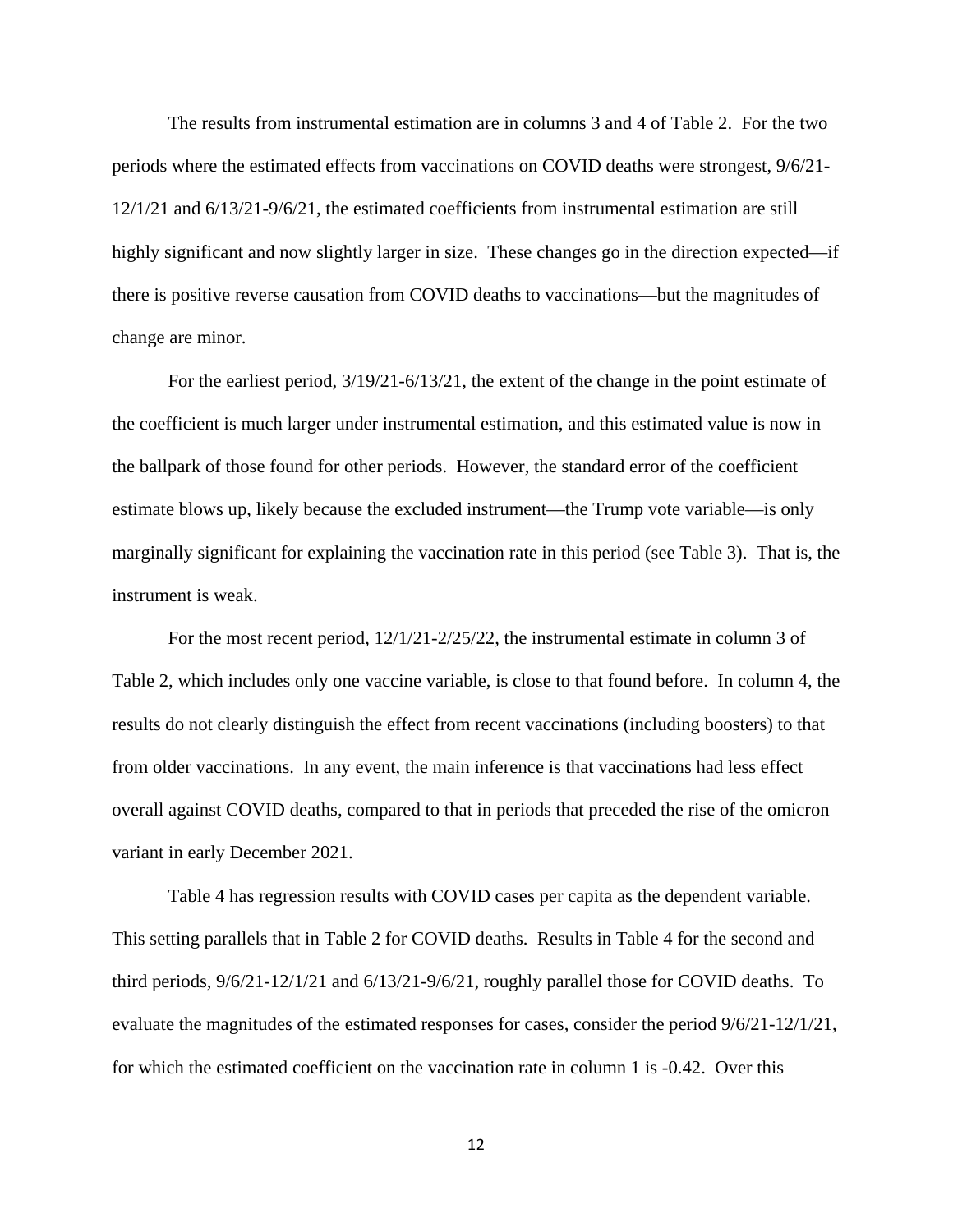period, the mean of the vaccination rate is 0.548 with a standard deviation of 0.078, so that a one-standard-deviation increase in the vaccination rate, which is a rise by 14.2%, is estimated to lower the case rate by 0.033, compared to the mean of 0.134. That is, the case rate falls by 24.6%. The implied elasticity of response is the ratio of -24.6 to 14.2, which equals -1.7.

Results in Table 4 for the earliest period, 3/19/21-6/13/21, are also parallel to those for deaths in the sense that the vaccination rate does not have a statistically significant effect on cases. These results may again reflect reverse causation in this period—the point estimate of the coefficient on the vaccination rate is negative and much larger in magnitude in the instrumental estimation, but the standard error also blows up.

The hardest results to interpret for COVID cases are for the most recent period, 12/1/21- 2/25/22, which covers the rise of the omicron variant of the virus. In particular, there is no indication in this period that vaccinations, recent or old, reduce COVID cases.

#### **IV. CDC Reports on COVID Outcomes in Relation to Vaccination Status**

The regression findings can be compared with CDC reports on COVID outcomes in relation to vaccination status.<sup>[15](#page-14-0)</sup> On October 30 2021, data from 29 jurisdictions indicate that COVID cases per capita for unvaccinated persons were 4.3 times those for fully vaccinated and 12.7 times for those with booster shots. These ratios fell to 2.0 and 3.7, respectively, on January 1, 2022, and 3.1 and 3.0, respectively, on February 19, 2022. That is, case rates for unvaccinated had become much closer to those for fully vaccinated and boosted, and the distinction between fully vaccinated and boosted no longer appeared. For COVID deaths, covering 26 jurisdictions, the ratios were 12.0 and 36.6, respectively, on October 30 2021 and

<span id="page-14-0"></span><sup>15</sup>See cdc.gov/covid-data-tracker/#rates-by-vaccine-status.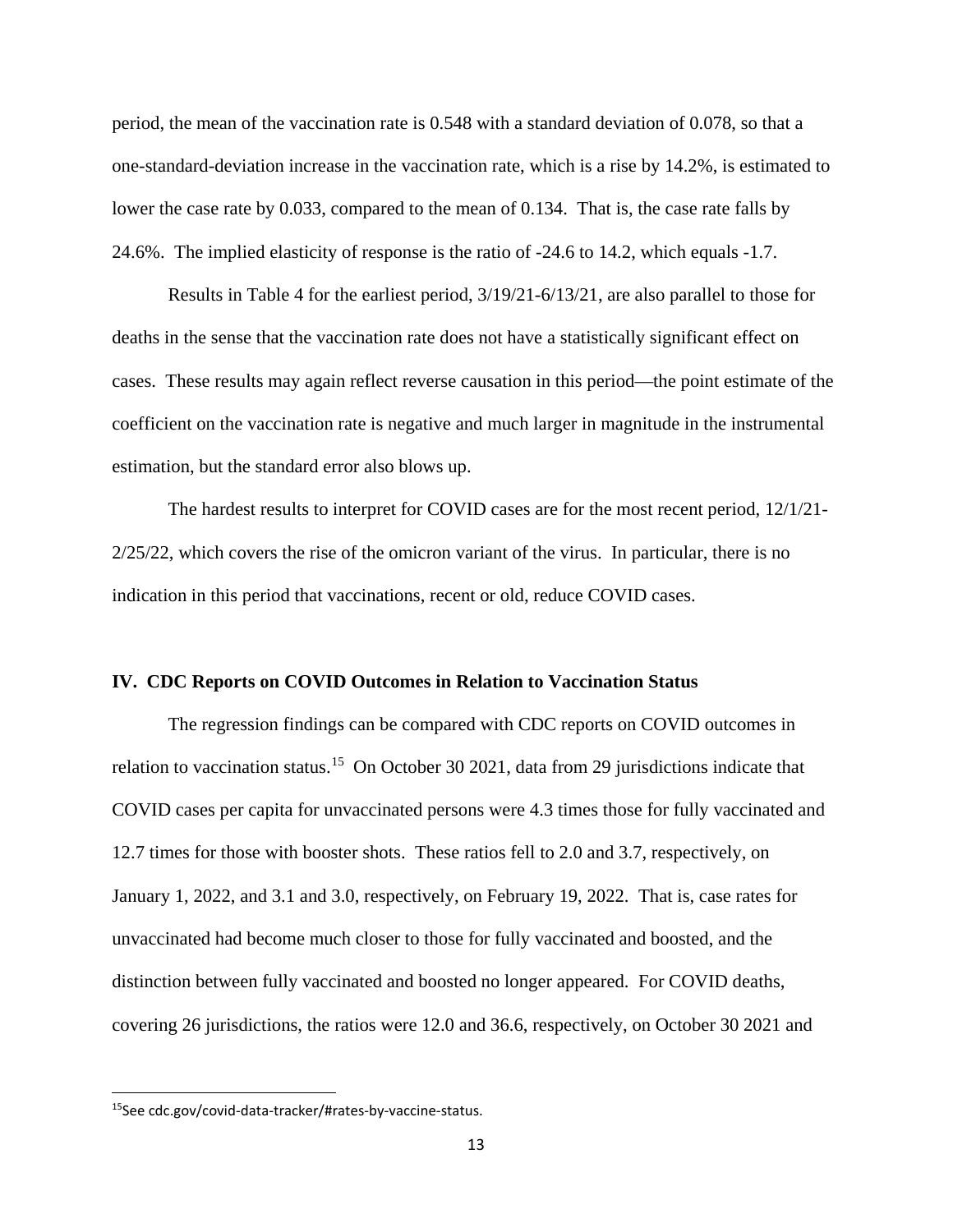fell to 6.2 and 24.1, respectively, on January 1, 2022. For February 19 2022, the ratio for fully vaccinated or more was 2.8 but separate data for boosters were not yet available. In any event, death rates for unvaccinated had become much closer to those for vaccinated.

Overall, the CDC data on outcomes in relation to vaccination status seem consistent with the regression findings, which indicate weaker effects of vaccinations on COVID deaths and, especially, cases since early December 2021. It is worth keeping in mind, however, that the CDC analysis is subject to issues similar to those that apply to the cross-state regressions. For example, if less healthy people are more likely to die from COVID, for given vaccination status, and more likely to be vaccinated, then the association between vaccination and death would tend to understate the beneficial benefits from vaccination. Similar effects arise if older people are more likely to die for given vaccination status and more likely to be vaccinated, although the CDC indicates that its statistics adjust for age. However, the CDC data do not adjust for other socio-economic variables or for vintage of vaccination.

#### **V. Speculative Thoughts and Research Plans**

The results in Tables 2 and 4 reveal substantial negative effects of vaccinations on COVID deaths and cases up to roughly the emergence of the omicron variant of the virus in early December 2021. Results on deaths (Table 2) suggest that the power of vaccines wanes over time but still remains effective even after about six months. This waning influence is offset by the introduction of booster shots. In comparison to the findings from earlier periods, the results since early December 2021 indicate that vaccinations have a weaker effect in reducing COVID deaths and may no longer reduce COVID cases.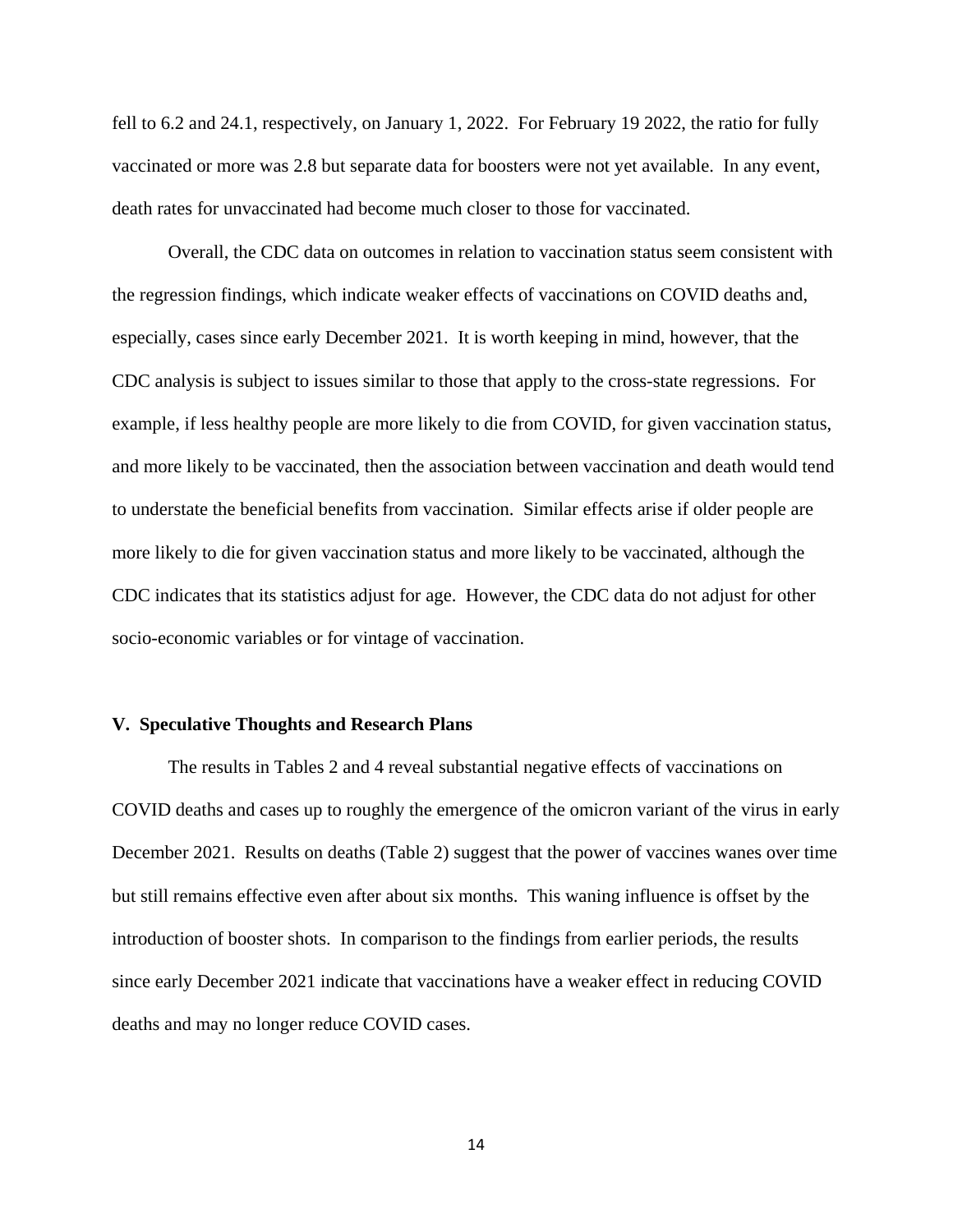The cross-state regression results accord in a sense with the aggregate U.S. data, which do not directly enter into the regressions. That is, since early December 2021, COVID deaths and, particularly, cases surged in an upward wave, followed by a downward wave. The overall rise in cases and deaths over the roughly 3-month period after December 1, 2021 occurred despite the continuing rise in "full" vaccination rates and the spread of booster shots (see Table 1). One caveat in interpreting the aggregate data is that the rise in reported cases should be discounted because of the sharp increase in testing. Another consideration is that the rises in aggregate deaths and cases in winter 2021-2022 may to some extent reflect seasonal factors (which enter through the temperature variable in the cross-state regressions).

There are a number of possible explanations for the apparent reduction in the effectiveness of vaccinations in the cross-state analysis for the period since early December 2021 (Tables 2 and 4). One is waning efficacy of vaccinations over time, though the regression analysis attempted to take account of this channel by considering the vintages of vaccinations and allowing for the introduction of booster shots. Another factor is diminishing effectiveness of existing vaccines against new forms of the virus, notably the omicron variant. A further possibility is that the confidence engendered by vaccinations (despite the increases in overall deaths and, particularly, cases) may have motivated individuals and governments to lessen nonpharmaceutical interventions, such as masking and social distancing. These responses may have been reinforced by "COVID fatigue," which raised the perceived benefits from social interactions compared to the costs attached to health risks. Of course, this response need not be irrational; that is, the benefits from heightened social interactions may, in fact, more than offset the costs from the increases in deaths and cases.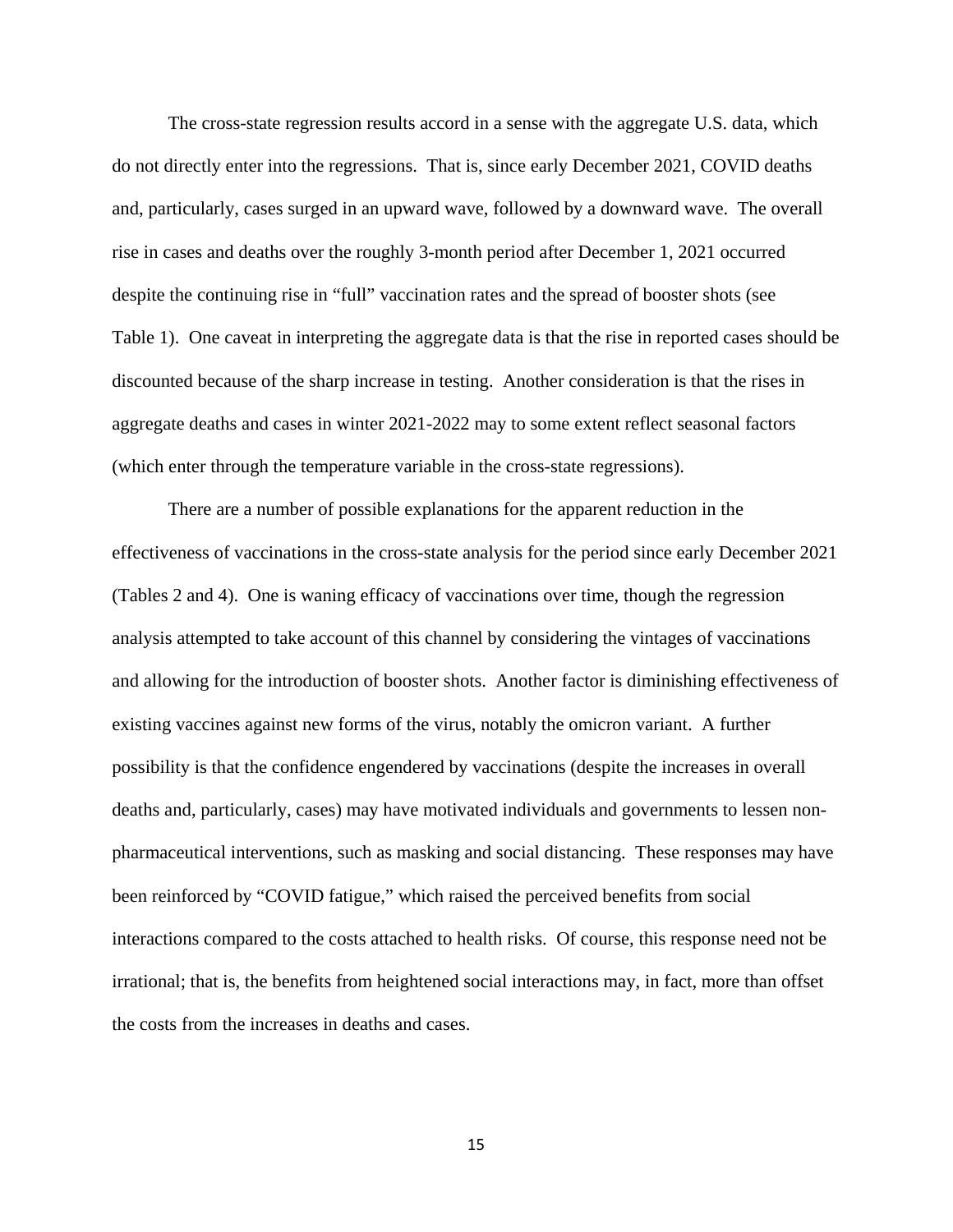More narrowly, in terms of research plans, the first idea is to carry out the analysis at the county level. This change will sharply raise the available number of cross-sectional observations. However, the county-level data introduce new concerns about measurement error and about the connection between location of vaccination and location of outcome.

 Second, a key issue in the estimation involves the instrumental variables employed. Even if the Trump 2020 vote is viewed as an appropriate instrument, there are difficulties in extending the analysis to allow for more than one endogenous variable on the right-hand side of the regressions. This issue arises, for example, in attempting to distinguish the impact of recent from older vaccinations. Relatedly, this analysis involves the role of booster shots. At this stage, it is unclear what additional instruments are available.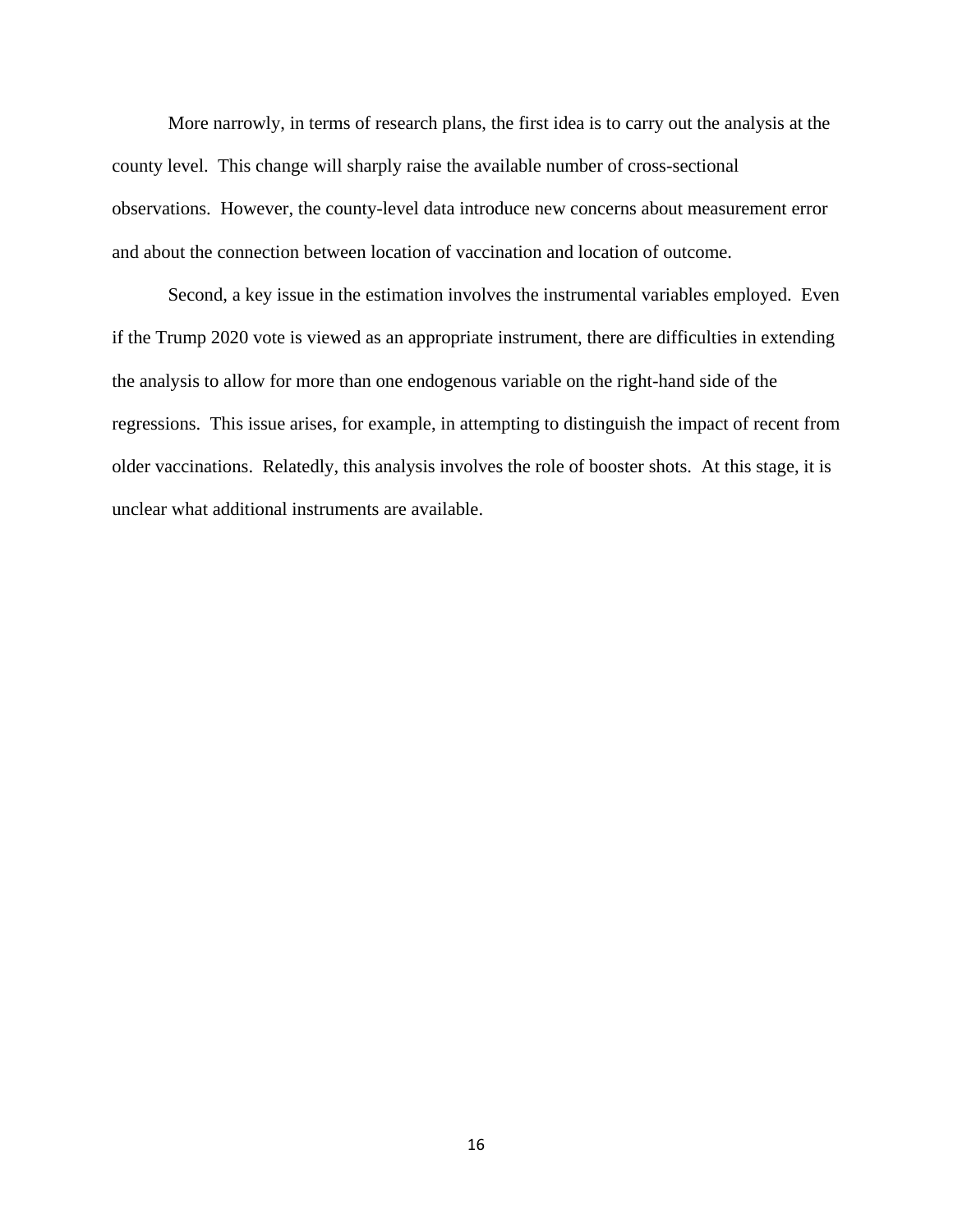## **References**

- Brornskov, C. (2021). "Did Lockdown Work? An Economist's Cross-Country Comparison," CESifo Economic Studies, 318-331.
- Chetty, R., N. Hendren, J. Friedman, S. Oppenheimer, W. Van Dijk, and M. Stepner (2022), Opportunity Insights*, Economic Tracker*, available at tracktherecovery.org.
- Goolsbee, A. and C. Syverson (2021). "Fear, Lockdown, and Diversion: Comparing Drivers of Pandemic Economic Decline 2020," *Journal of Public Economics* 193, January, 1-8.
- Hansen, N.J. and R.C. Mano (2021a). "Mask Mandates Save Lives," IMF working paper, 21/205, August.
- Hansen, N.J. and R.C. Mano (2021b). "COVID-19 Vaccines: A Shot in Arm for the Economy," IMF working paper 21/281, December.
- Herby, J., L. Jonung, and S.H. Hanke (2022). "A Literature Review and Meta-Analysis of the Effects of Lockdowns on COVID-19 Mortality," Studies in Applied Economics no. 200, Johns Hopkins University, January.
- Peltzman, S. (1975). "The Effects of Automobile Safety Regulation," *Journal of Political Economy* 83, August, 677-726.
- Raifman, Julia, Kristen Nocka, David Jones, Jacob Bor, Sarah Lipson, Jonathan Jay, Megan Cole, Noa Krawczyk, Emily Benfer, Philip Chan, and Sandro Galea (2022). *COVID-19 US State Policy Database*, available at tinyurl.com/statepolicies.
- Viscusi, W.K. and J.E. Aldy (2003). "The Value of a Statistical Life: A Critical Review of Market Estimates Throughout the World," *Journal of Risk and* Uncertainty, 27, August, 5-76.
- Welsch, D.M. (2020). "Do Masks Reduce COVID-19 Deaths? A County-Level Analysis Using IV," *COVID Economics* 57, November 13, 20-45.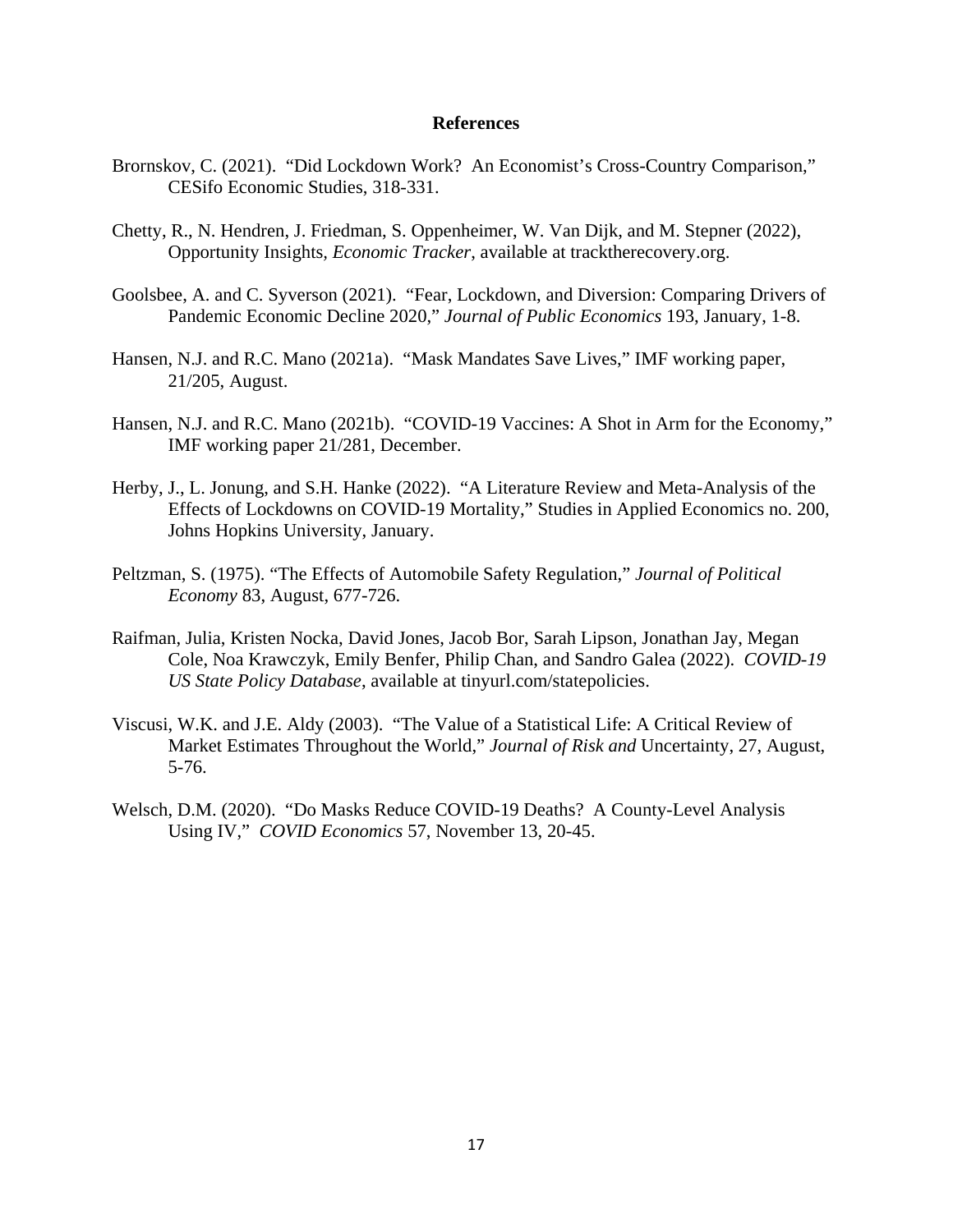| <b>Variable</b>                                          | <b>Mean</b> | Std. Dev. | <b>Natl Avg</b> |
|----------------------------------------------------------|-------------|-----------|-----------------|
| COVID cumulative deaths per capita (change per year)     |             |           |                 |
| 12/1/21-2/25/22                                          | .00207      | .00066    | .00203          |
| $9/6/21 - 12/1/21$                                       | .00175      | .00090    | .00168          |
| $6/13/21 - 9/6/21$                                       | .00058      | .00043    | .00061          |
| $3/19/21 - 6/13/21$                                      | .00068      | .00031    | .00077          |
| COVID cumulative cases per capita (change per year)      |             |           |                 |
| 12/1/21-2/25/22                                          | .389        | .069      | .387            |
| $9/6/21 - 12/1/21$                                       | .134        | .057      | .110            |
| $6/13/21 - 9/6/21$                                       | .077        | .044      | .082            |
| $3/19/21 - 6/13/21$                                      | .049        | .022      | .049            |
| "Full" vaccinations per capita                           |             |           |                 |
| 11/17/21-2/11/22                                         | .606        | .083      | .614            |
| $8/23/21 - 11/17/21$                                     | .548        | .078      | .553            |
| $5/30/21 - 8/23/21$                                      | .450        | .071      | .448            |
| $3/5/21 - 5/30/21$ (data start $3/5/21$ )                | .237        | .031      | .228            |
| <b>Booster vaccinations per capita</b>                   |             |           |                 |
| 11/17/21-2/11/22                                         | .198        | .053      | .196            |
| 8/23/21-11/17/21 (data start 10/20/21)                   | .025        | .008      | .024            |
| Fraction over age 25 with completed high school, 2019    | .901        | .027      | .886            |
| Population fraction 65 and older, 2020                   | .173        | .020      | .169            |
| Life expectancy at birth, 2018                           | 78.8        | 1.8       | 79.3            |
| <b>Population fraction black, 2020</b>                   | .110        | .101      | .124            |
| <b>Urbanization rate, 2010</b>                           | .741        | .149      | .809            |
| Fraction of votes Republican, 2020 Presidential election | .492        | .120      | .469            |
| Population fraction 75 and older, 2020                   | .068        | .010      | .067            |
| Fraction over age 25 with completed college, 2019        | .327        | .065      | .331            |
| Per capita personal income (\$1000s), 2020               | 57.7        | 9.4       | 59.6            |
| <b>Maximum temperature, December 1-February 25</b>       | 25.2        | 12.7      | 51.0            |
| <b>Maximum temperature, September 6-December 1</b>       | 66.2        | 8.9       | 69.7            |
| Maximum temperature, June 13-September 6                 | 84.7        | 6.5       | 85.0            |
| <b>Maximum temperature, March 19-June 13</b>             | 69.6        | 8.1       | 71.6            |

# **Table 1 Means and Standard Deviations of Variables**

Note: COVID-related deaths and cases are differences in cumulative values per person for dates shown (corresponding to cumulations of new deaths and cases), expressed at annual rates. Full and booster vaccinations are averages per person over periods shown. The averages apply to dates at the start, end, and middle of each period, with the middle value getting double weight. Maximum temperature is average high temperature in degrees Fahrenheit over dates shown. Underlying values are monthly for largest city in each state.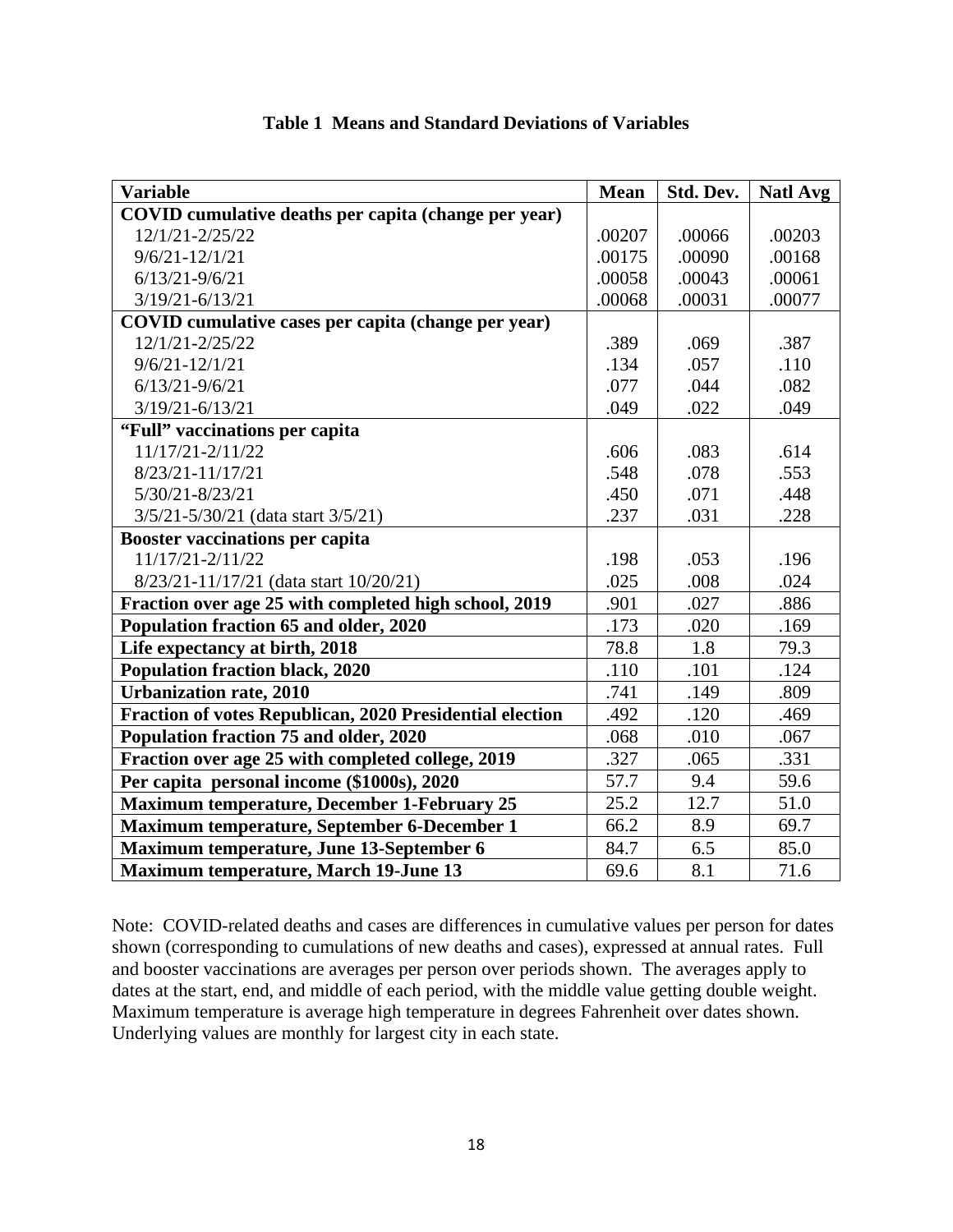|                          | (1)         | (2)         | (3)                | (4)                |
|--------------------------|-------------|-------------|--------------------|--------------------|
| <b>Estimation method</b> | <b>SUR</b>  | <b>SUR</b>  | <b>Instruments</b> | <b>Instruments</b> |
| 12/1/21-2/25/22          |             |             |                    |                    |
| vaccination rate         | $-.0022**$  | $-.0021*$   | $-.0024*$          | $-.0047$           |
|                          | (.0011)     | (.0012))    | (.0015)            | (.0053)            |
| vaccination rate, older  |             | $-.0023$    |                    | .0017              |
|                          |             | (.0015)     |                    | (.0065)            |
| p-value for equal coeffs |             | 0.93        |                    | 0.58               |
| $9/6/21 - 12/1/21$       |             |             |                    |                    |
| vaccination rate         | $-.0091***$ | $-.0097***$ | $-.0098***$        | $-.0101***$        |
|                          | (.0016)     | (.0017)     | (.0021)            | (.0022)            |
| vaccination rate, older  |             | $-.0064**$  |                    | $-.0064**$         |
|                          |             | (.0031)     |                    | (.0033)            |
| p-value for equal coeffs |             | 0.31        |                    | 0.30               |
| $6/13/21 - 9/6/21$       |             |             |                    |                    |
| vaccination rate         | $-.0041***$ | $-.0041***$ | $-.0042***$        | $-.0042***$        |
|                          | (.0008)     | (.0008)     | (.0012)            | (.0012)            |
| 3/19/21-6/13/21          |             |             |                    |                    |
| vaccination rate         | $-.0007$    | $-.0006$    | $-.0052$           | $-.0052$           |
|                          | (.0015)     | (.0015)     | (.0095)            | (.0095)            |
| <b>R-squared</b>         | .64.66      | .64.67      | .64.66             | .54.67             |
|                          | .64 .31     | .64 .31     | .64.19             | .64.19             |
| s.e.                     | .0004.0006  | .0004.0006  | .0004.0006         | .0005.0006         |
|                          | .0003.0003  | .0003.0003  | .0003.0003         | .0003.0003         |

# **Table 2 Regressions for COVID Deaths per Capita**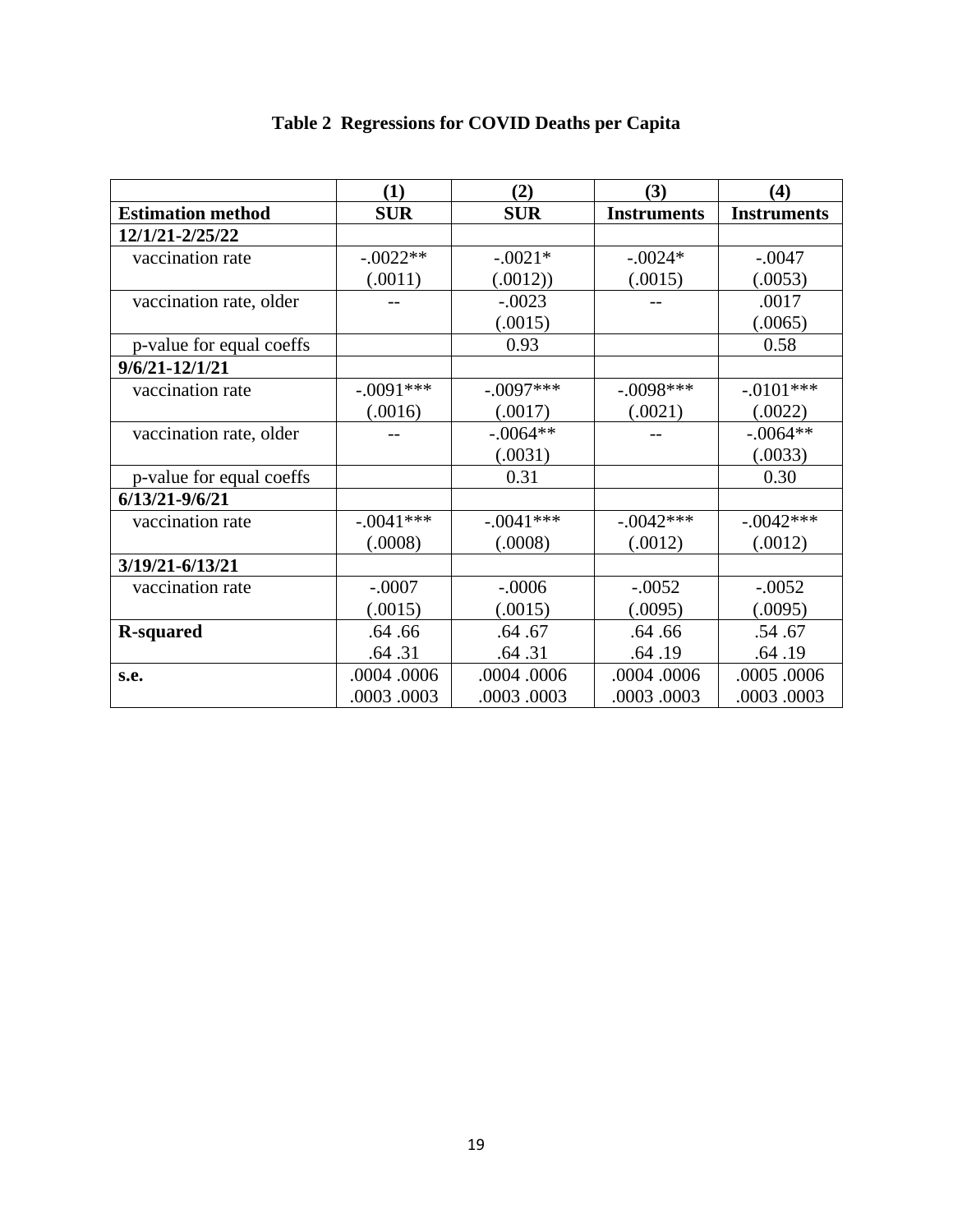### **Notes to Table 2**

Sample is 50 U.S. states plus District of Columbia. Sample dates shown in the left-most column refer to the dependent variable. This variable is the change in cumulative reported COVID-related deaths per capita over each period (values expressed per year). Vaccination rate in columns 1 and 3 is the fraction of the population fully vaccinated against COVID-19 (not counting booster shots). This variable is lagged 14 days from the dependent variable and is entered as an average over each period, as described in Table 1. In columns 2 and 4, vaccination rate is the fraction of the population fully vaccinated over roughly the last 6 months plus the fraction fully vaccinated earlier who have received booster shots. In these columns, "vaccination rate, older" is the fraction fully vaccinated roughly 6 or more months in the past less the fraction who have received booster shots. Other explanatory variables, shown in Table 1, are fraction of population aged 65 and over in 2020, life expectancy at birth in 2018, fraction of population aged 25 and over who completed high school or more in 2019, fraction of population black in 2020, urbanization rate in 2010, and average maximum temperature over periods corresponding to the dependent variable. Coefficients on these variables, constant terms, and the vaccination rates differ across periods. Standard errors of coefficient estimates are in parentheses. SUR (seemingly-unrelated regression) allows for correlation of the error terms across periods. s.e. is the standard error of each regression. In columns 1 and 3, instrumental estimation (three-stage least-squares) uses as the excluded instrument the fraction of the population voting in 2020 that voted Republican (as shown in Table 1). In columns 2 and 4, the instrument list also includes the fraction of the population fully vaccinated roughly 6 or more months in the past.

\*\*\*Significant at 1%, \*\*significant at 5%, \*significant at 10%.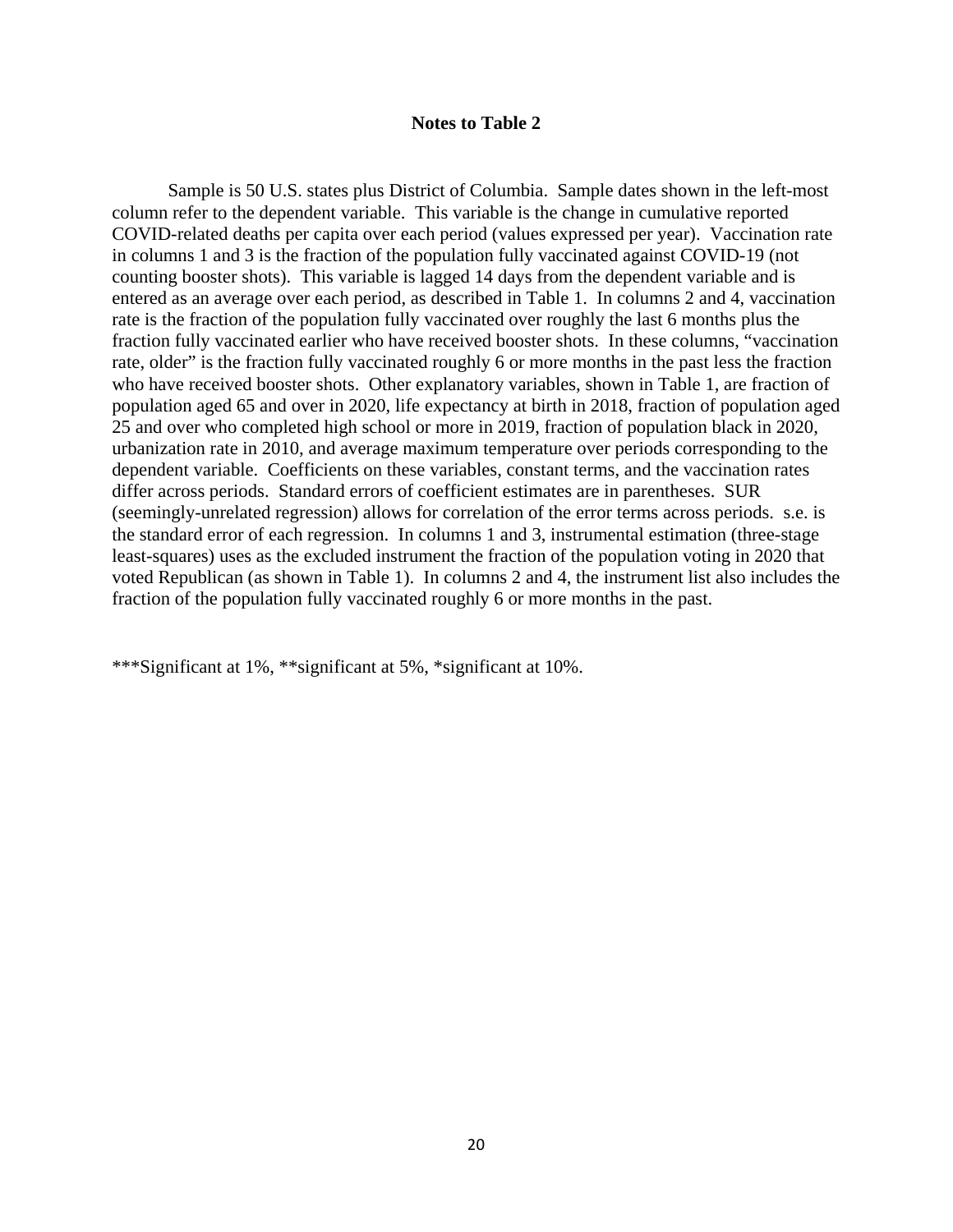|                                    | (1)        | (2)         | (3)        | (4)        |
|------------------------------------|------------|-------------|------------|------------|
| <b>Periods for</b>                 | 11/17/21-  | $8/23/21$ - | $5/3/21$ - | $3/5/21$ - |
| vaccination rates                  | 2/11/22    | 11/17/21    | 8/23/21    | 5/3/21     |
| <b>Constant</b>                    | .12        | .17         | .06        | .00        |
|                                    | (.41)      | (.38)       | (.37)      | (.29)      |
| Over-65                            | $.77***$   | $.85***$    | .79***     | .26        |
|                                    | (.27)      | (.25)       | (.23)      | (.19)      |
| Life expectancy                    | $.0108**$  | $.0081*$    | .0051      | .0022      |
|                                    | (.0052)    | (.0048)     | (.0046)    | (.0036)    |
| <b>High School Education</b>       | $-.19$     | $-.12$      | .14        | .11        |
|                                    | (.24)      | (.21)       | (.20)      | (.17)      |
| <b>Black</b>                       | $-.214***$ | $-.223***$  | $-.255***$ | $-134***$  |
|                                    | (.070)     | (.065)      | (.062)     | (.050)     |
| <b>Urban</b>                       | $-.046$    | $-.029$     | $-.041$    | $-.047$    |
|                                    | (.060)     | (.047)      | (.045)     | (.035)     |
| <b>Average Maximum Temperature</b> | .0000      | $-.0001$    | .0002      | .0001      |
|                                    | (.0003)    | (.0003)     | (.0004)    | (.0005)    |
| <b>Trump vote</b>                  | $-.543***$ | $-0.515***$ | $-.464***$ | $-.090**$  |
|                                    | (.061)     | (.057)      | (.055)     | (.044)     |
| <b>R-squared</b>                   | .83        | .83         | .81        | .43        |
| s.e.                               | .037       | .035        | .034       | .026       |

# **Table 3 First-Stage Regressions for Vaccination Rates**

Notes: Sample is 50 U.S. states plus District of Columbia. Dependent variables, over the periods shown in the top row, are the averages of full vaccination rates, as used in Table 2. Over-65 is the fraction of the population in 2020 that was aged 65 or more. Life expectancy at birth is for 2018. High School Education is fraction of the population in 2019 aged 25 or more that had completed four years of high school or more. Black is the fraction of the population in 2020 classified as black. Urban is the fraction of the population urbanized in 2010. Trump vote is the fraction of votes for President in 2020 that went Republican. Estimation is by seeminglyunrelated regression, which allows for correlation of the error terms across periods. Standard errors of estimated coefficients are in parentheses. s.e. is the standard error of each regression.

\*\*\*Significant at 1%, \*\*significant at 5%, \*significant at 10%.